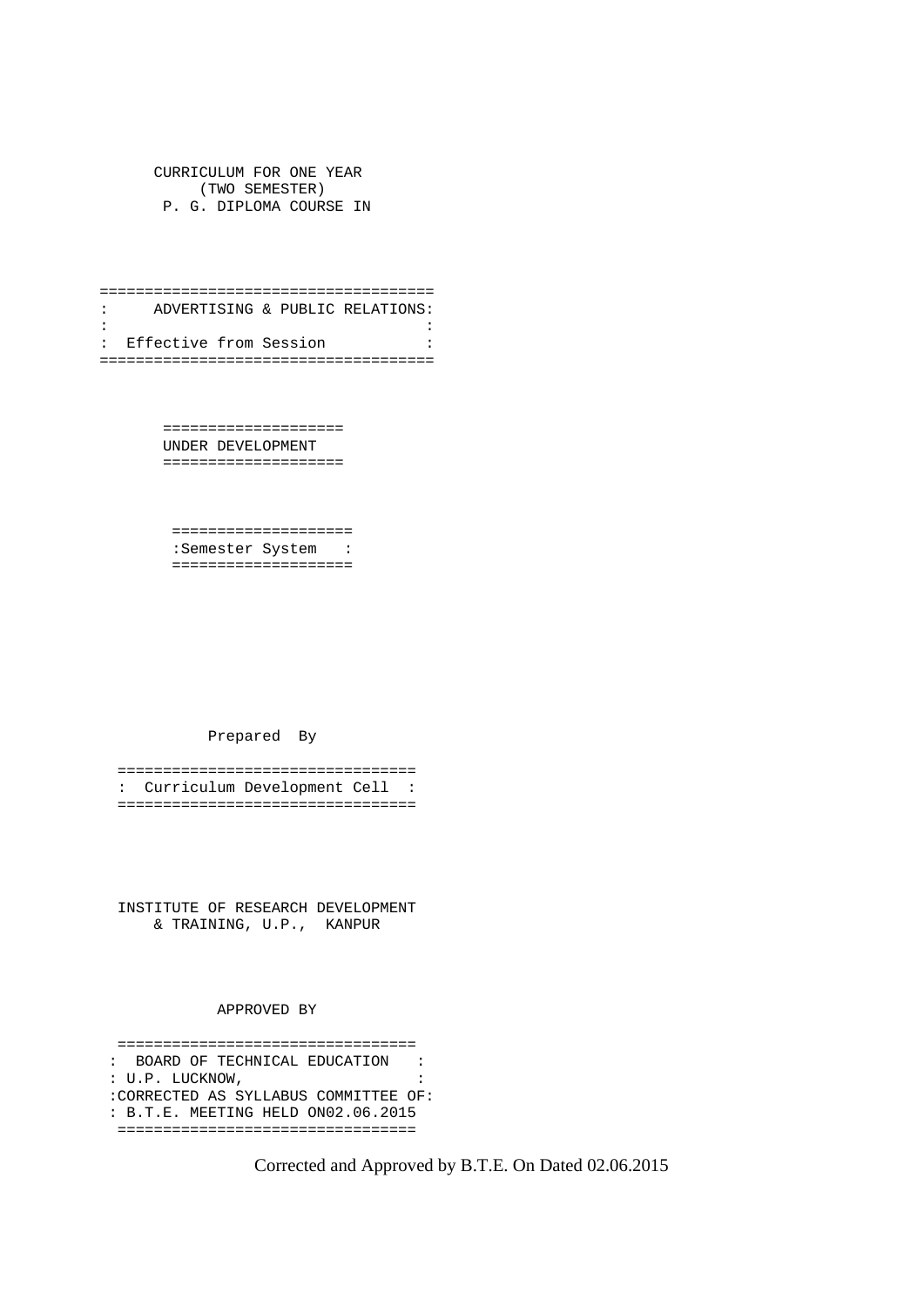# STUDY AND EVALUATION SCHEME FOR<br>ONE YEAR (TWO SEMESTER) POST GRADUATE DIPLOMA IN ADVERTISING & PUBLIC RELATIONS (Effective From Session )

# I SEMESTER

II SEMESTER

| Curriculum       |                          |  |                          |                                                  | Scheme of Examination |                                                    |                     |            |            |          |              |                                                                                          |           |                        |          |
|------------------|--------------------------|--|--------------------------|--------------------------------------------------|-----------------------|----------------------------------------------------|---------------------|------------|------------|----------|--------------|------------------------------------------------------------------------------------------|-----------|------------------------|----------|
| Periods Per Week |                          |  |                          |                                                  |                       | SUBJECT                                            | Practical<br>Theory |            |            |          |              | Gra-<br>l nd                                                                             |           |                        |          |
|                  | al                       |  | ork dy                   | Le Tut La Fie Lib. Tot <br>c. ori b. ldW Stu- al |                       |                                                    |                     | Dur. Marks |            |          | Dur.         | Examination   Sess.   Total   Examination   Sess.  <br>$Marks$ $Marks$ $------$<br>Marks | Marks     | Total Tot-<br>Markslal |          |
|                  |                          |  |                          |                                                  |                       |                                                    |                     |            |            |          |              |                                                                                          |           |                        |          |
| 5<br>8           | 3                        |  | $-$<br>$ -$              | $\mathfrak{D}$                                   | 8<br>10               | 1.1 Communication<br>1.2 Fundamentals of Marketing | 2.5<br>2.5          | 50<br>50   | 2.0<br>2.0 | 70<br>70 | $-$<br>$- -$ | $-$                                                                                      |           |                        | 70<br>70 |
| 8                | $\overline{\phantom{0}}$ |  | $ -$                     | 2                                                | 10                    | 1.3 Advertising Management                         | 2.5                 | 50         | 2.0        | 70       | $- -$        |                                                                                          |           |                        | 70       |
| 8                |                          |  | $- -$                    | $\mathfrak{D}$                                   | 10                    | 1.4 Public Relations Principles 2.5<br>& Practice  |                     | 50         | 2.0        | 70       | $-$          |                                                                                          |           |                        | 70       |
| 8                |                          |  | $ -$                     | $\mathfrak{D}$                                   | 10                    | 1.5 Media Planning                                 | 2.5                 | 50         | 2.0        | 70       |              |                                                                                          |           |                        | 70       |
|                  |                          |  |                          |                                                  |                       |                                                    |                     |            |            |          |              |                                                                                          |           |                        |          |
| 37               | 3                        |  | $\overline{\phantom{0}}$ | 8                                                | 48                    | <--------TOTAL----------->                         | $\qquad \qquad -$   | 250        | 100        | 350      |              |                                                                                          |           |                        | 350      |
|                  |                          |  |                          |                                                  |                       |                                                    |                     |            |            |          |              | Community Development Work + Discipline(15+10)                                           |           |                        | 25       |
|                  |                          |  |                          |                                                  |                       |                                                    |                     |            |            |          |              |                                                                                          |           |                        | ----     |
|                  |                          |  |                          |                                                  |                       |                                                    |                     |            |            |          |              |                                                                                          | Aggregate |                        | 375      |
|                  |                          |  |                          |                                                  |                       |                                                    |                     |            |            |          |              |                                                                                          |           |                        |          |

| 6                        | 8 |    |                          | 16             | 2.1 Graphics & Production      | 2.5  | 50 | 2.0                                            | 70 | 50  | 30  | 80  | 150 |  |
|--------------------------|---|----|--------------------------|----------------|--------------------------------|------|----|------------------------------------------------|----|-----|-----|-----|-----|--|
| $\overline{4}$           |   |    |                          | $\overline{4}$ | 2.2 Environmental Education(*) | 2.5  | 50 |                                                |    |     |     |     |     |  |
|                          |   |    |                          |                | And Disaster Management        |      |    |                                                |    |     |     |     |     |  |
| $\overline{\phantom{0}}$ |   | 10 | $- -$                    | 10             | 2.3 Project Study              | - -  |    |                                                |    | 100 | 60  | 160 | 160 |  |
|                          |   | 8  | $- -$                    | 8              | 2.4 Field Exposure             | $ -$ |    |                                                |    |     | 40  | 40  | 40  |  |
|                          |   |    |                          |                |                                |      |    |                                                |    |     |     |     |     |  |
| 10 <sup>1</sup>          | 8 | 18 | $\overline{\phantom{0}}$ | 38             | -TOTAL-                        | $ -$ | 50 | 2.0                                            | 70 | 150 | 130 | 280 | 350 |  |
|                          |   |    |                          |                |                                |      |    |                                                |    |     |     |     |     |  |
|                          |   |    |                          |                |                                |      |    | Community Development Work + Discipline(15+10) |    |     |     |     | 25  |  |
|                          |   |    |                          |                |                                |      |    |                                                |    |     |     |     |     |  |

------

Aggregate | 375<br>| 100% Carry Over of I Sem. | 375<br>| Grand Total | 750

 $NOTE: -$ 

- NOTE:- (1) Each period will be of 50 minutes duration. (2) Each session will be of 16 weeks.
	-
	-
- (3) Effective teaching will be at least during 14 weeks. (4) The remaining periods shall be utilised for revision,etc. (5) Evaluation of practicals will be done by external examiners
	- appointed by the BTE.
- (6) Sessional marks proposed for paper concerned include library assignment for the paper concerned. (7) Sessional marks shall be awarded by the faculty.
	-
	- (8) The students shall be sponsored for two weeks field exposure

 suitably in II Semester. (8) (\*) It is compulsory to appear & to pass in examination, But marks will not be included for division and percentage of obtained marks.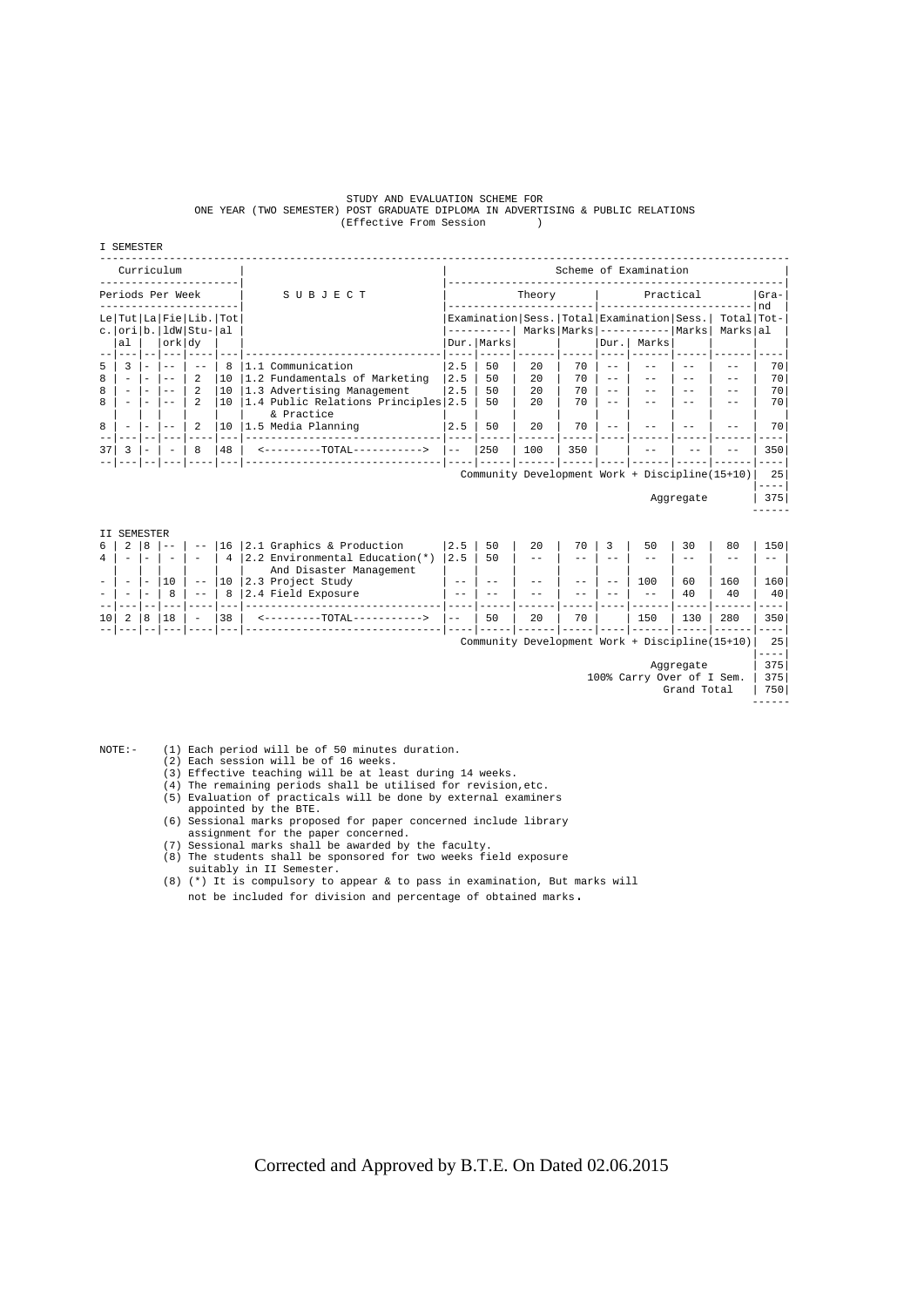# CONTENTS

| S.NO. |             | PARTICULARS                                                                                                                                          | PAGE NO.                                                   |  |
|-------|-------------|------------------------------------------------------------------------------------------------------------------------------------------------------|------------------------------------------------------------|--|
|       |             | Study and Evaluation Scheme.<br>Main Features of the Curriculum.<br>List of Experts.<br>Need Analysis.<br>Profile Development.                       | 1<br>2<br>$3 - 4$<br>5                                     |  |
|       | III.        | Detailed Course Contents.                                                                                                                            |                                                            |  |
|       | I Semester  |                                                                                                                                                      |                                                            |  |
|       |             | 1.1 Communication<br>1.2 Fundamentals of Marketing<br>1.3 Advertising Management<br>1.4 Public Relations Principles & Practice<br>1.5 Media Planning | $6 - 8$<br>$9 - 11$<br>$12 - 14$<br>$15 - 18$<br>$19 - 20$ |  |
|       | II Semester |                                                                                                                                                      |                                                            |  |
|       |             | 2.1 Graphics & Productions<br>2.2 Environmental Educatuin & Disaster Mgt.<br>2.3 Project Study<br>2.4 Field Exposure                                 | $21 - 22$<br>$23 - 25$<br>$26 - 27$<br>28                  |  |
| V.    |             | IV. Staff Structure & Space Requirement.<br>List of Equipments                                                                                       | 29<br>30                                                   |  |
|       |             | Annexure-I Field Exposure (Training Schedule) 31                                                                                                     |                                                            |  |
|       |             | Annexure-II Community Development Work.                                                                                                              | 32                                                         |  |
|       |             | Annexure-III Books Recommended                                                                                                                       | $33 - 39$                                                  |  |
|       |             | Annexure-IV Ouestionnaire.                                                                                                                           | $40 - 42$                                                  |  |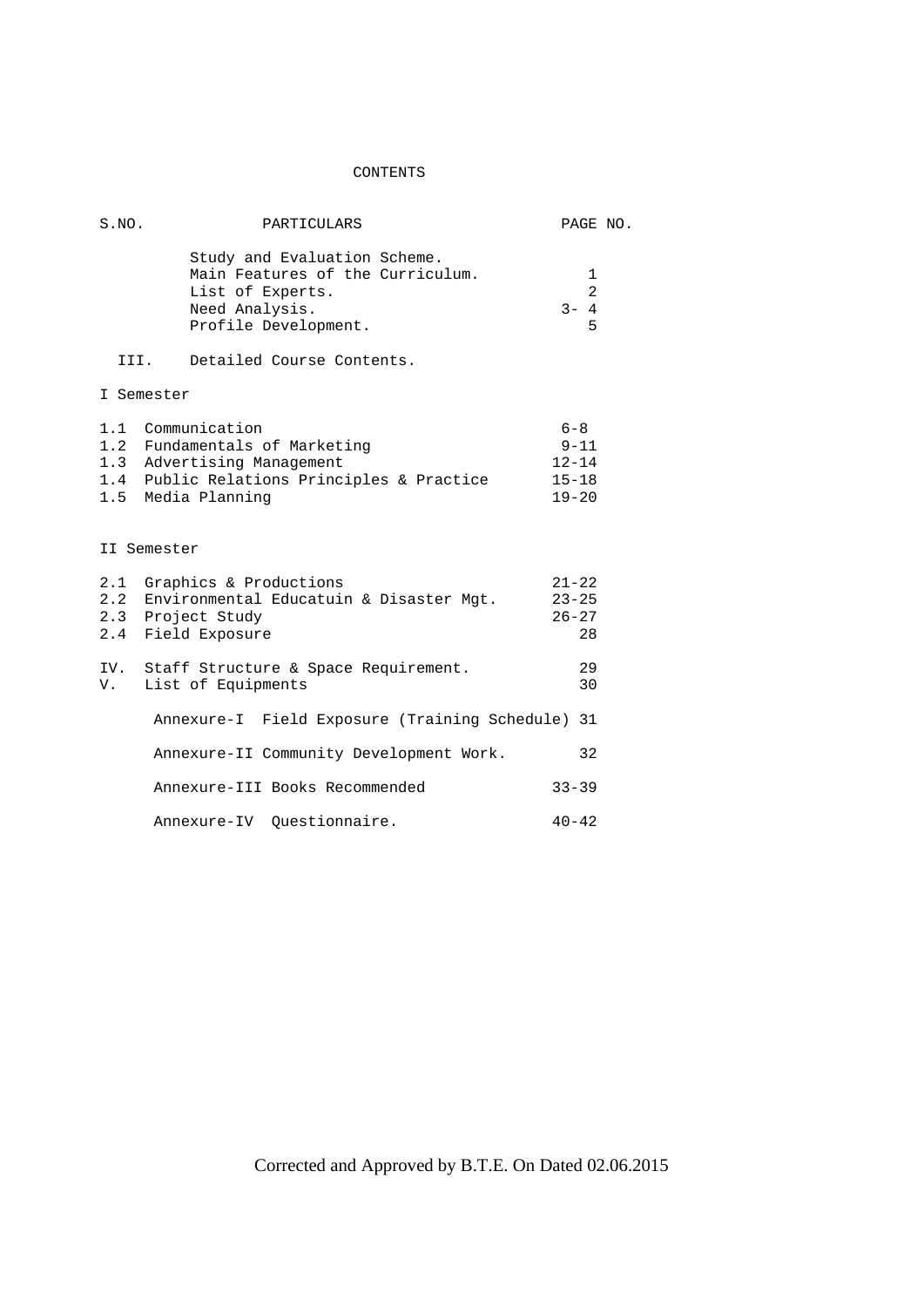# MAIN FEATURES OF THE CURRICULUM

|                                          | TITLE OF THE PROGRAMME : Post Graduate Diploma In Advertising<br>& Public Relations                                                               |
|------------------------------------------|---------------------------------------------------------------------------------------------------------------------------------------------------|
| <b>DURATION</b>                          | : One Year (Two Semester)                                                                                                                         |
| PATTERN OF THE PROGRAMME : Annual System |                                                                                                                                                   |
| INTAKE                                   | : 30                                                                                                                                              |
| TYPE OF PROGRAMME                        | : Full Time, Institutional                                                                                                                        |
| ENTRY QUALIFICATION                      | : Graduation from a recognized university                                                                                                         |
| AGE LIMIT                                | : No Bar                                                                                                                                          |
| MODE OF ADMISSION                        | : Through Entrance Examination at the<br>institute level comprising of Written<br>Objective type Aptitude Test, Group<br>Discussion and Interview |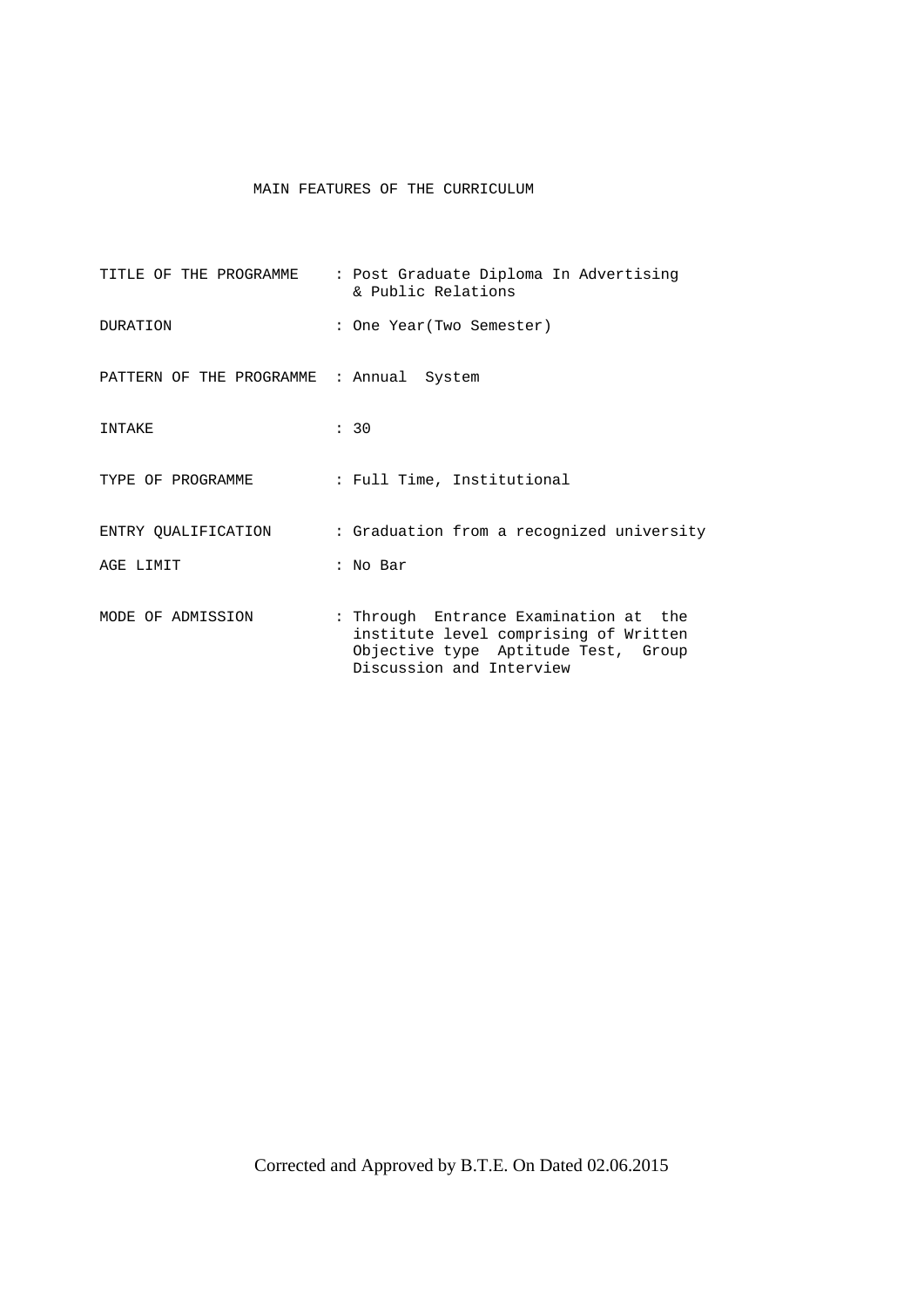# LIST OF EXPERTS (SEMESTER SYSTEM)

 List of experts who participated & contributed in the workshop for Semester System of curriculum in Post Graduate Diploma Course in Advertising and Public Relation held on 25 April 2015 at I. R. D. T., Kanpur.

| 1. Shri L. B. Prasad<br>$H.O.D.$ $(M.S.M)$ | Govt. Polytechnic, Barabanki      |
|--------------------------------------------|-----------------------------------|
| 2. Shri Tarun Bansal<br>Professor          | I.H.M Aliganj, Lucknow            |
| 3. Dr. A. P. S. Bhadouria<br>Professor     | Five School of Business<br>Kanpur |
| 4. Shri N. U. Siddigu<br>Guest Faculty     | Govt. Poly., Kanpur               |
| 5. Shri Autul Agarwal<br>Guest Faculty     | Govt. Poly., Kanpur               |
| 6. Shri G. N. Singh<br>Assistant Professor | I.R.D.T., Kanpur                  |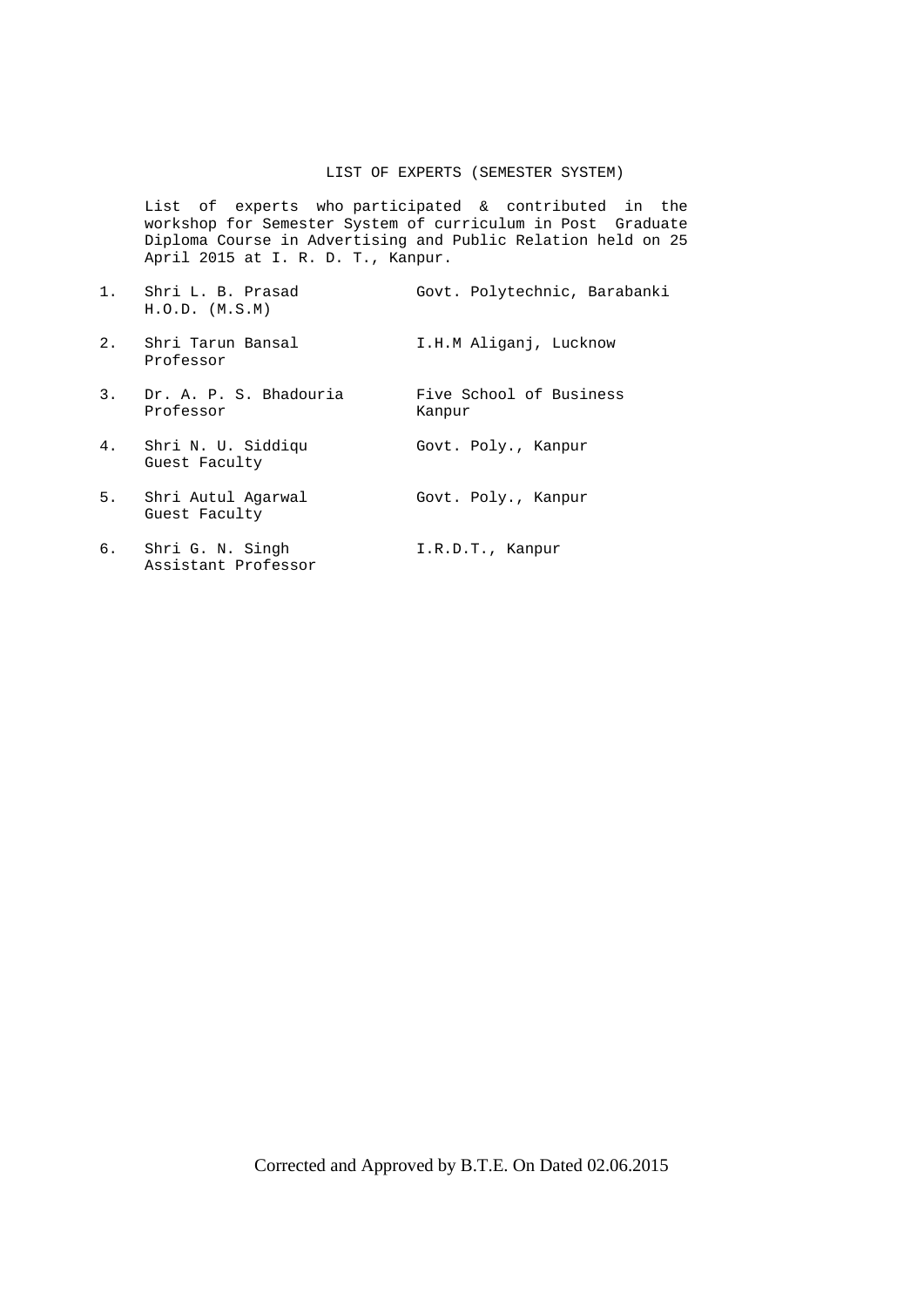NEED ANALYSIS :

- 1. Rapid expansion of industries in India has opened new vistas for excellent opportunities of careers in Advertising & Public Relations.Advertising & Public Relations offer one of the best remuneration packages in the country and even abroad.
- 2. Mass media all over the world has been accepted as an important instrument for informing, educating & entertaining people. In developing countries like that of ours, the mass media has specific responsibilities. It is intended to bring about a change in the attitudes of people & involve them in developmental policies & plans by keeping them informed about developmental & nation building activities to enlist their active & willing participation. Modern media like radio & television, though of recent origin, are going through a process of veritable explosion. The media in our country, which has been ever-expanding, needs young men & women trained & equipped to fill responsible positions.

 Advertising, which has become industry now a days, is a social institution born to fulfill the human need to acquire & send information about the availability of products, brands and services. A personnel having been imparted training in Advertising & Public relations may prove an asset to the organisation he works in. With business and industry growing, there is a clear need for PR persons in every sector. Every corporation needs a PR person. Even politicians need high profile PR men to advise them.

- 3. PR men are not opinion leaders but they can always team up with opinion leaders and are in the vanguard for change. The PR persons create a favourable image of their company. They act as link between client and public. they organise parties, exhibitions and other projects; they deal with inquiries and, very often complaints. they basically work towards establishing or improving mutual understanding and goodwill between the company/client and the various groups with which it is concerned. Such groups may include employees, shareholders, customers, suppliers, legislators, government departments, financial institutions, bank and, the public at large.
- 4. The growth of PR in the last three or four years in our country can be described as phenomenal. All organisations whether commercial, industrial, educational, social or political used to practice public relations to meet their objectives and goals. Professionalism in Public Relation has become a sine qua non and is being seen as an effective tool to frame new policies and get them executed, chalk new strategies, etc. The goal of PR is humanising the society or creating a better environment within and without the corporation.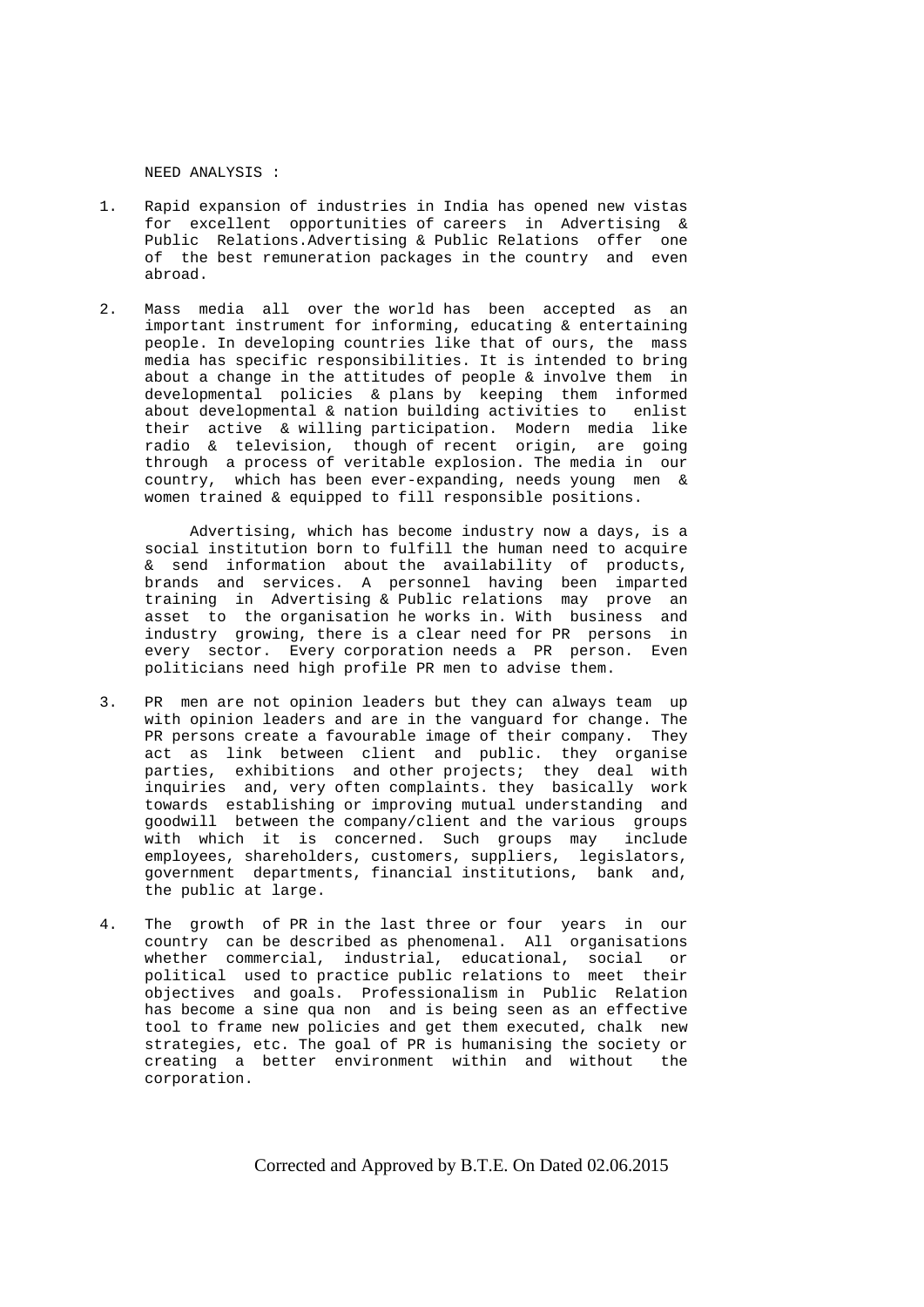- 5. Communicating a bright image for the corporation involves using the media effectively. Media strategy embraces holding press conference, conducting press tours, and organising open days to build up support with the local residents. Bringing out house journals, brochure and publicity material is part of the job. A PR person's work broadly consists of three channels: assistance in framing or reviewing policy; research into attitudes and opinions; and communication of information. A PR person must be familiar with all the media of communication and should be an expert in as many as possible. this helps in selecting right medium for each phase of work. A course in Public Relations combined with Advertising may help acquire the requisite skills - a good news sense and journalistic aptitude; a cool temperament; ability to write and speak well & persuasively, imagination, task, approach, ability to work under pressure; a lively & ability to communicate in the both native language and English as well.
- 6. A number of organisations are setting up PR departments to conduct their public relation work. Government, the private sector, the service sector which includes hotels, banks, airlines, railways, catering, leasing companies, the defence services, the media enterprises are some of the major organisations that require trained personnel in the aforesaid discipline.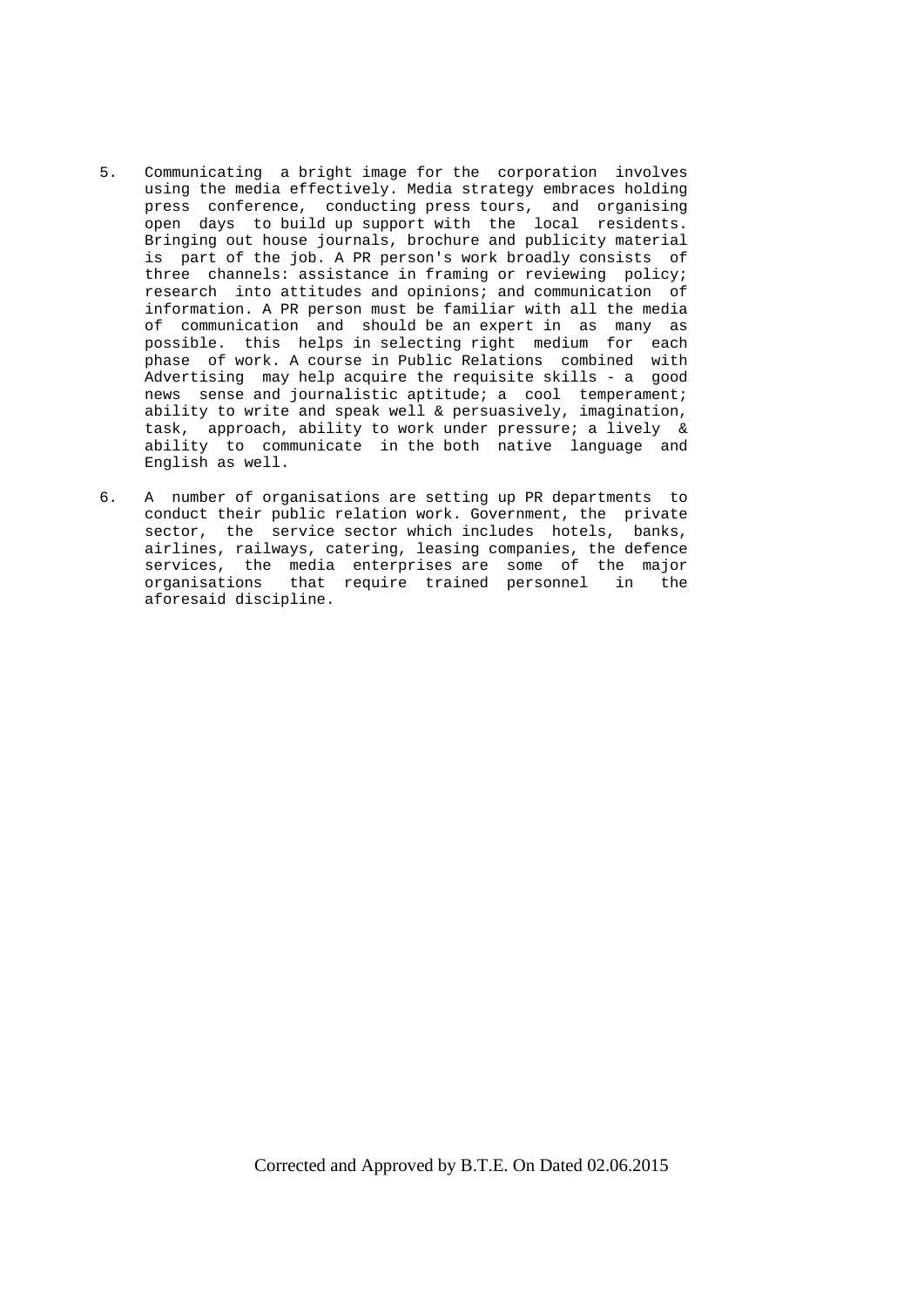### PROFILE DEVELOPMENT :

 An instrument in the form of a questionnaire along with a copy of the existing curriculum of PG diploma in Advertising & Public Relations was sent to various media organizations and industries with a view to getting it improved in the light of the needs and requirements of the day. The response was not very much encouraging. Therefore, efforts were made to get feedback through personal interaction with the experts/professionals of different organizations belonging to both-public and private sectors. The feedback, thus received, was discussed and analyzed in a workshop and a draft curriculum was prepared adopting the following procedure :

- 1. Determining course objectives.
- 2. Planning horizontal and vertical organizations of the subjects.
- 3. Developing study and evaluation scheme.
- 4. Development of detailed course content and coverage time keeping in view the knowledge and skill requirements.
- 5. Determination of resource input in the form of human resource, space, equipment, etc.

 The so revised draft curriculum was sent for comments of experts of the field. The suggestions, thus received, and also those received through personal contacts, have been incorporated where found suitable. Professionals and entrepreneurs running their own enterprises have also been consulted and their experience - based meaningful suggestions have been reasonably taken notice of while designing the final shape of the curriculum. All components leading to productive results have been retouched by several experts and thereafter supplemented accordingly. The curriculum has practically been tinged with the situational experiences of the professionals in particular. All out efforts have been made to structure the contents so as to develop professional extrovertness in the persons expected to pursue the programme. Finally, the so revised curriculum has been put before an expert Committee appointed by the "Government of Uttar Pradesh" for its final approval. The "Government of Uttar Pradesh" for its final approval. Committee's suggestions, though very nominal, too have been desirably incorporated to give it its final shape.

 It is hoped that this revised curriculum for PG Diploma in Advertising & Public Relations will prove useful in producing suitable PR & Advertising personnel for the world of work.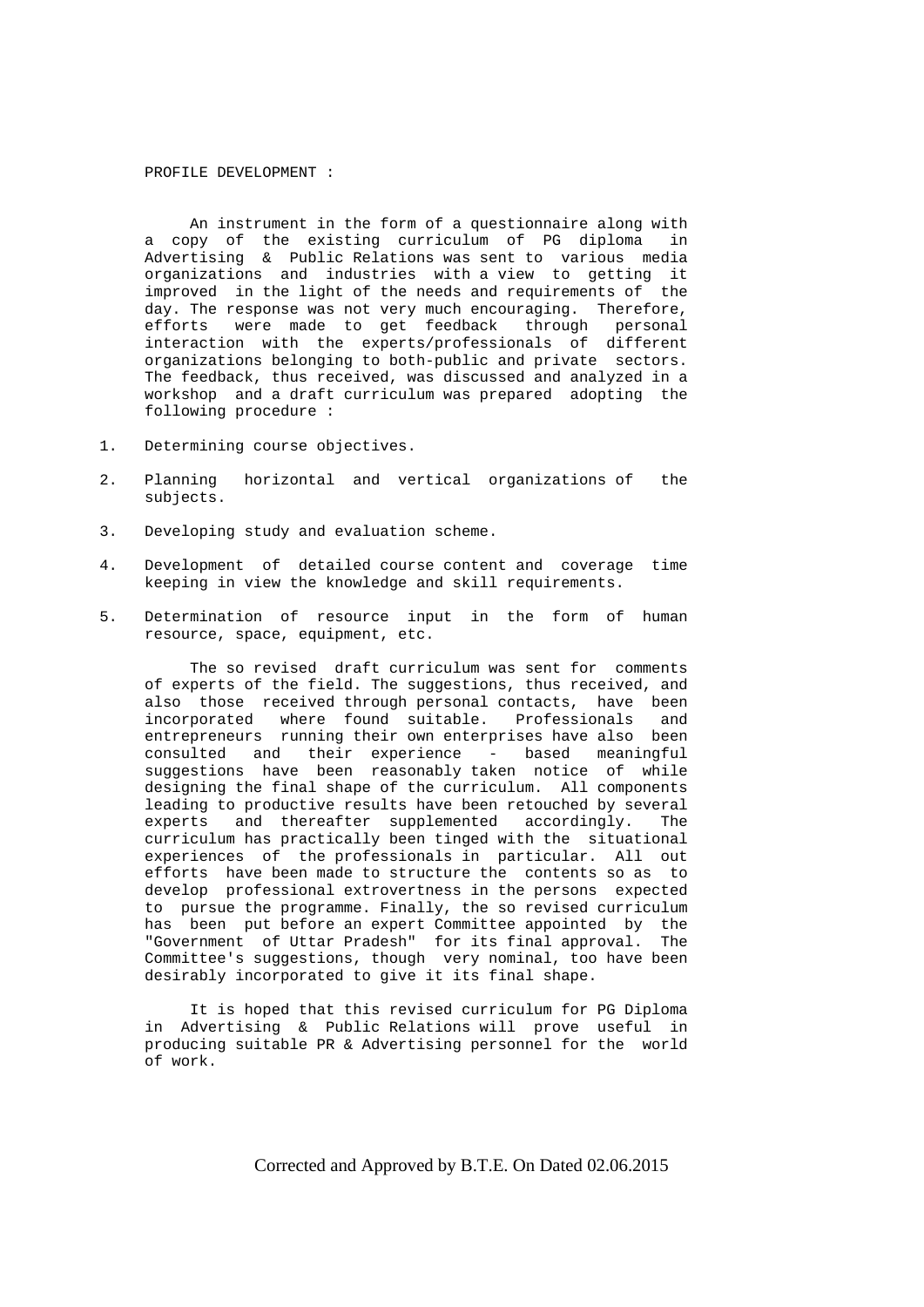## 1.1 COMMUNICATION

|  | $L$ T P             |  |
|--|---------------------|--|
|  | $5 \quad 3 \quad -$ |  |

Rationale :

 Mass media has direct impact on individual attitudes and behaviours. It has been accepted as an important instrument for informing, educating and entertaining people. Persuation and social influence receives lion's share of attention. The Paper aims to make the students familiar with the fundamentals of communication & create an awareness about language & its use in communication and to provide skills necessary for writing an effective copy. Contents to make the students appreciate the social & economic environment within which advertising operates have been added to help them in making a systematic approach for better decision making.

# TOPICWISE DISTRIBUTION OF PERIODS

| SI.NO. | Units                             | Coverage Time |       |  |  |  |  |
|--------|-----------------------------------|---------------|-------|--|--|--|--|
|        |                                   |               | L T P |  |  |  |  |
| 1.     | Communication                     | 15            | 10    |  |  |  |  |
| 2.     | Media of Communication & Its Role | 40            | 22    |  |  |  |  |
| 3.     | Communication Research            | 15            | 10    |  |  |  |  |
|        | Total                             | 70            | 42    |  |  |  |  |

DETAILED CONTENTS

COMMUNICATION :

Unit I

Communication Theory

Process of Communication.

- Barriers of Communication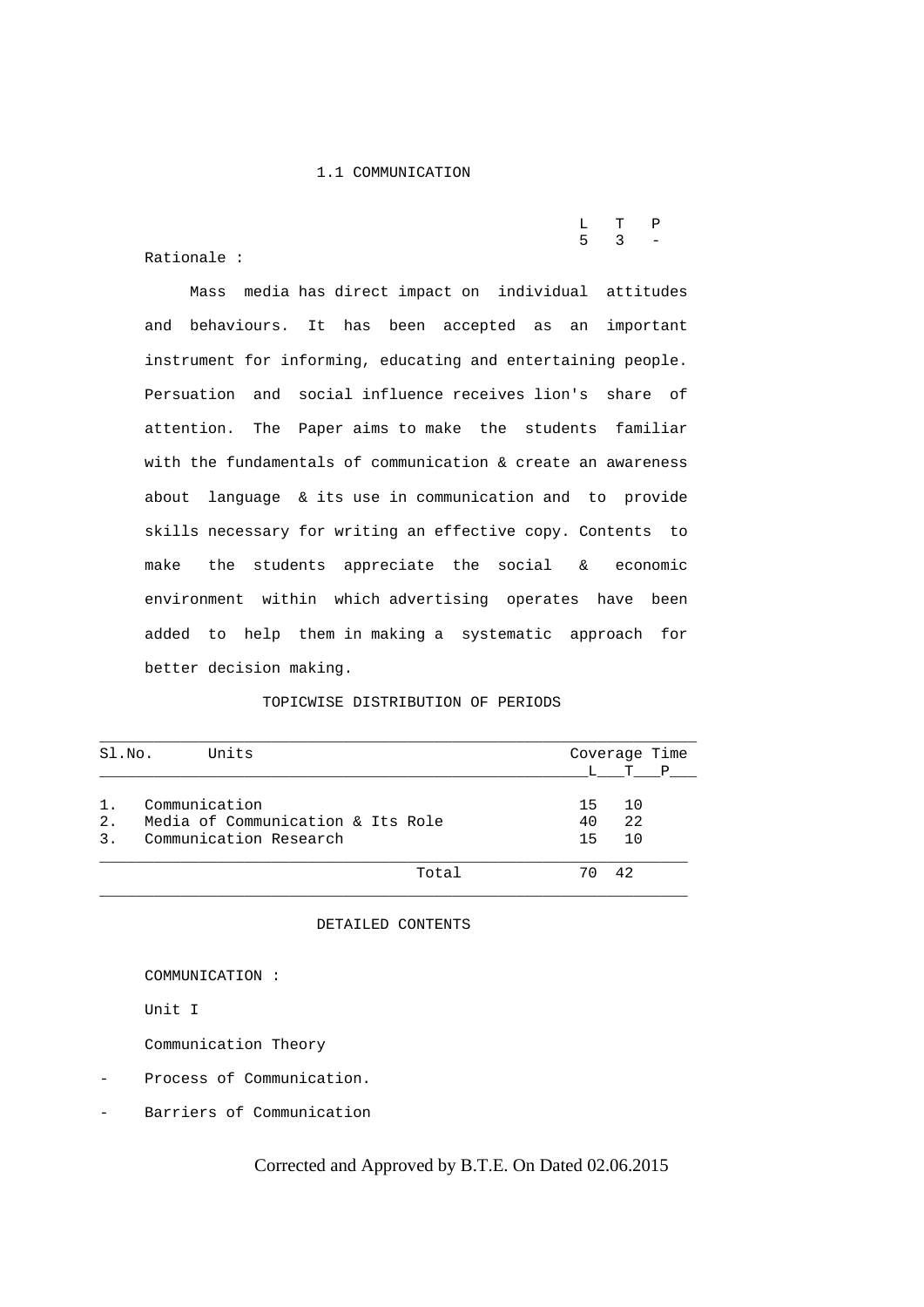- Mass Communication.
- Factors of Effective Communication
- Aims and objectives of communication skill Listing, Speaking, Reading and Writting.

Unit II

- Objectives of Marketing Communication and Its Role.
- Intergrated Marketing Communication
- Relvance of visual
- Forms of Visual Communication and their significance.
- Barrier to effective communicaiton (Personal, Physical, psychological, sociological, semantic)

MEDIA OF COMMUNICATION AND ITS ROLE :

- Language as a means of communication
- Channels and Media of communication
- Communication Network
- Intercultural Communication.
- Interpersonal Communication
- Ethics and Communication
- Social Media and Communication

Unit III

- Development of writing and Analyticals skills Business letters, Testimonials, Business Report, Press Releases, Precis Writting, Speech and Presentation Writting, Paragraph Writting, Copy Writting for advertisement for Radio, T.V., Films and Print Media, Project Report Drafting, Translation in advertising.
- Development of Oral Communication Skills Presentation skills, Interviewing, Telephonic Skills, Press Conferences and Seminars, Practical Session on Extempore, Debate, Group Discussion, Role Plays, Mock Press Conference, Interview.
- Auiod Visual Communication Power Point Presentation using Multi Media, Graphics and Ammination, e-Communication.

Unit IV

Non Verbal Communication (Silence Communication) - Body Language, Gestures, Listening Skills and its effective use.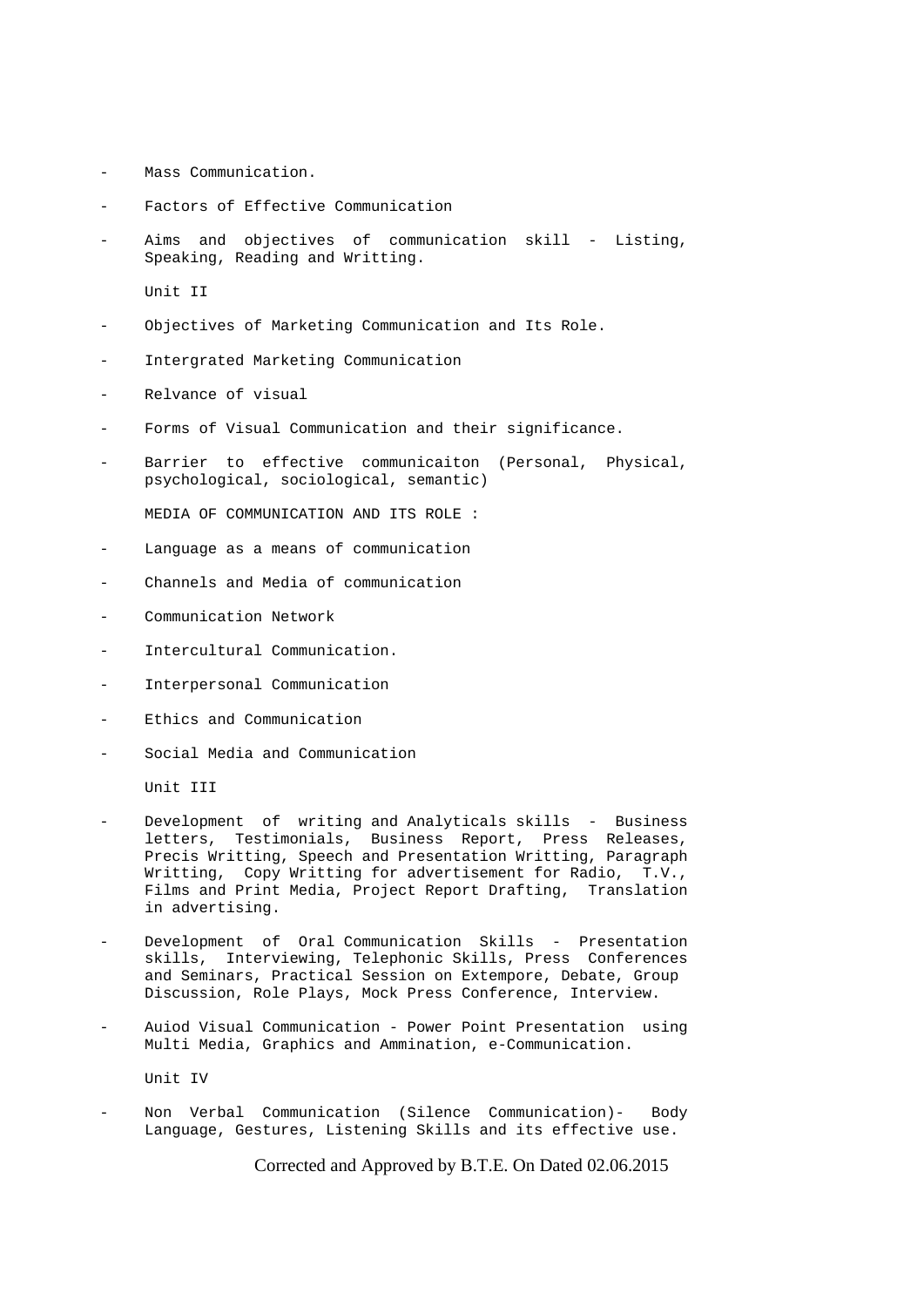- High Impact Presentation How to plan presentation systematically, How to structure presentation, How to deliver presentation effectively, How to design and display attractive visual aids, How to handle question and comments from the audience.
- 3. COMMUNICATION RESEARCH :

 Understanding Research : Qualitiative and Quantitative research, Various Steps in Research, Formulation of Hypothesis, Sampling techniques, Questionnaire Design, Data Collection, Data Tabulation and Data Interpreation, Basic Concept of S. P. S. S. software use for research purpose.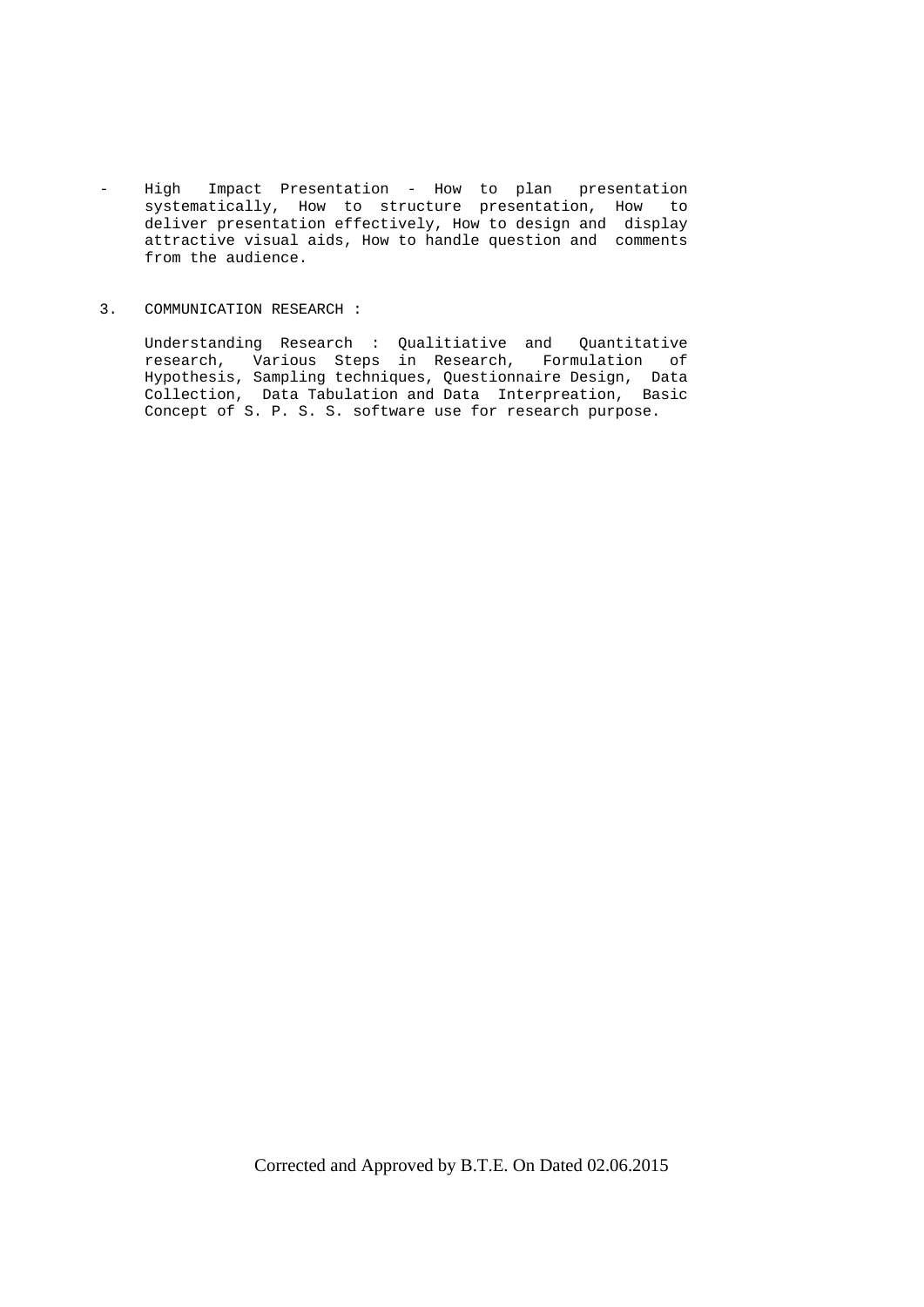### 1.2 FUNDAMENTALS OF MARKETING

|  | L T P             |  |
|--|-------------------|--|
|  | $8\quad 2\quad -$ |  |

Rationale :

 The contents have been tailored to enable the students understand the concept and process of marketing and provide a deeper insight into the factors influencing behaviour of target audience. Concepts of product marketing to marketing of services, profit for non-profit organisation & social marketing and linkages between cooperate strategy, marketing strategy and advertising strategy have also been dealt with.

### TOPICWISE DISTRIBUTION OF PERIODS

| Sl.No. | Units                                         |     |              | Coverage Time |
|--------|-----------------------------------------------|-----|--------------|---------------|
|        |                                               |     | $\mathbf{T}$ | $\mathbf{P}$  |
| 1.     | Understanding Marketing Process               | 60  | 20           |               |
| 2.     | Psychology of Consumer and Their<br>Behaviour | 26  | 4            |               |
| 3.     | New Marketing Horizons                        | 26  | 4            |               |
|        | Total                                         | 112 | -28          |               |

# DETAILED CONTENTS

Unit I

UNDERSTANDING MARKETING PROCESS :

- The concept of Marketing and Sales and evaluation of marketing.
- Changing Indian Marketing Environment.
- Marketing Mix.
- Consumer Behaviour & Segmentation.
- Product Life Cycle.
- Target and Product Positioning.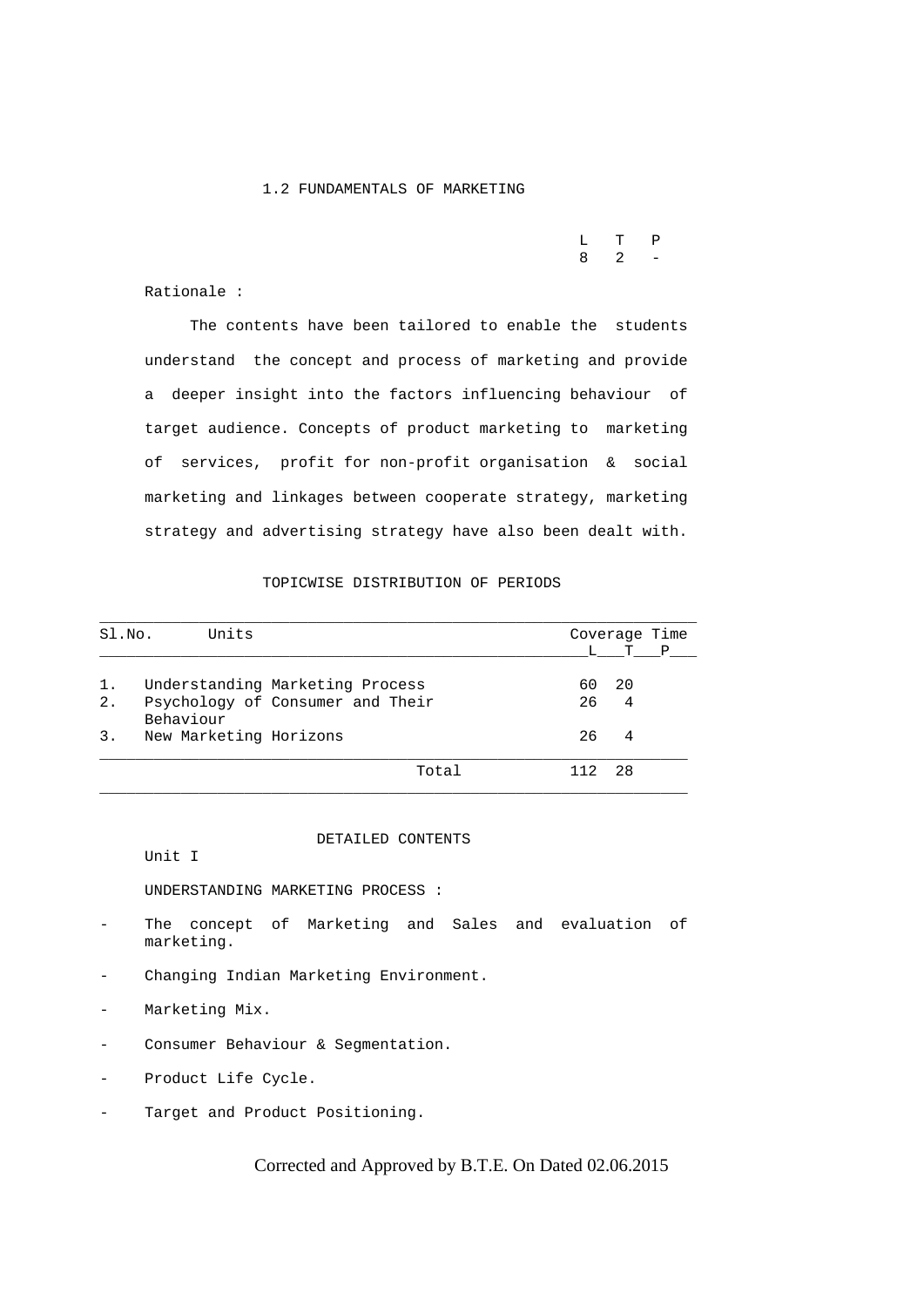- Product innovation and New Product Development.
- Launching New Products .

Unit II

- Pricing and Packaging.
- Direct and on line marketing include the concept of tele marketing, face to face selling and e-commerce
- Distribution Management and Customer Service.
- Advertising.
- Sales Promotion
- Sales management.
- Planning and Implementing the Marketing Programme.
- Marketing Organization.
- Marketing Research and Information Systems: Specific techniques of panel research, quantitative & qualitative research and their significance.
- Forecasting Demand and Market Share.
- Interface of Marketing Strategy with corporate Strategy and Advertising Strategy.

Unit III

PSYCHOLOGY OF CONSUMER AND THEIR BEHAVIOR:

- SIGNIFICANCE OF THE STUDY OF Psychology in Marketing & Advertising.
- Consumer Behaviour Models.
- Environmental Influences : Cultural Values, Social Class & Status, Personal Influence, Family, Situational Influences.
- Individual Differences : Involvement & Motivation, Attitudes, Personality, Values, Lifestyle.
- Psychological Processes : Learning, Perception, Attitudes.
- Decision Process : Need recognition, Search, Evaluation of Alternatives, Choice.
- Industrial Buyer Behaviour.

Unit IV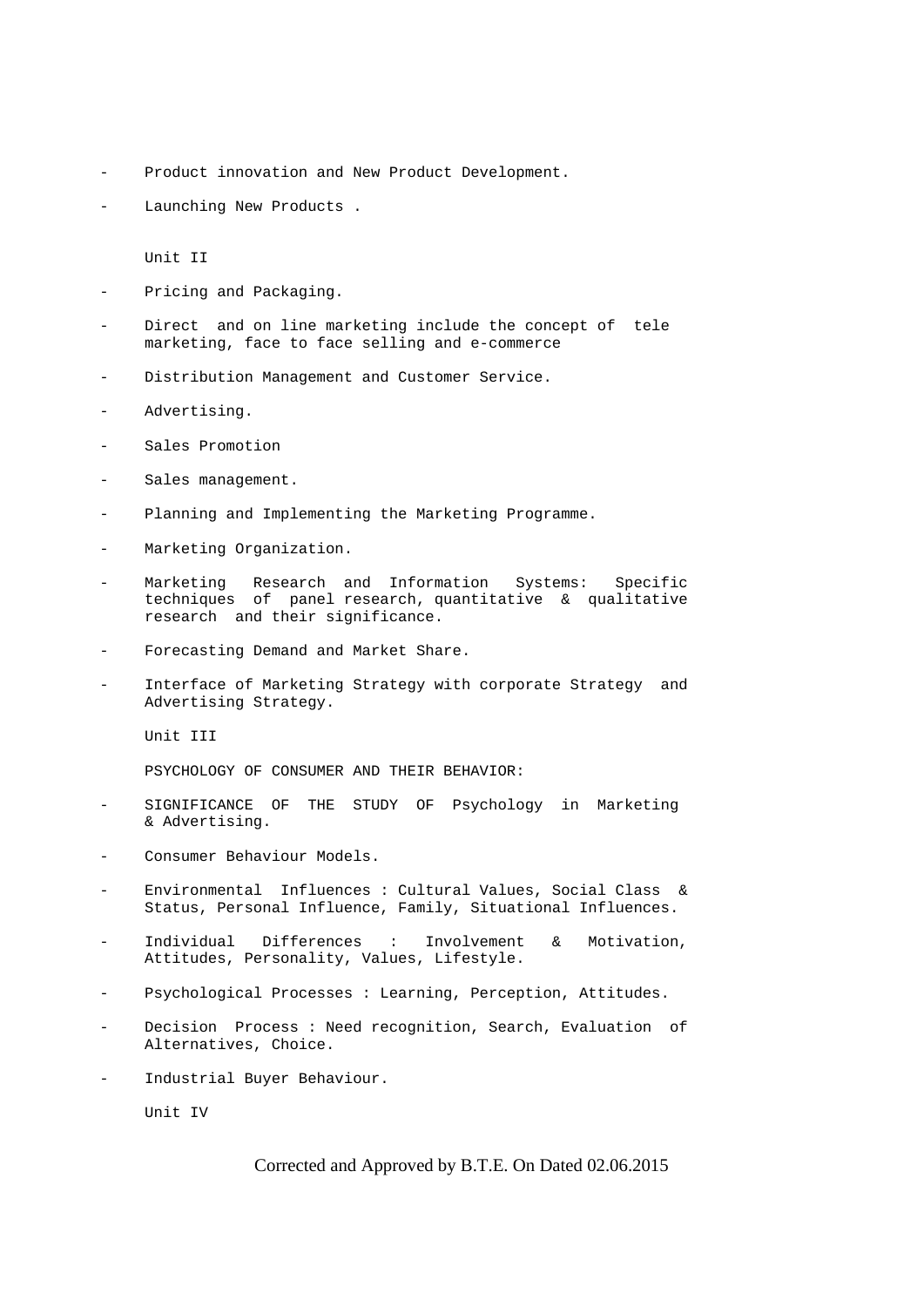NEW MARKETING HORIZONS :

- Marketing for Rural Areas.
- Marketing of Ideas and Social Issues.
- Direct and On-Line Marketing.
- Global Marketing.
- Marketing of Services.
- Marketing for Non-Profit Organisations.
- Consumerism.

Unit V

RETAIL MANAGEMENT :

- Concept of Retail
- The Role and importance of retail industry
- Reasons of growth of retail industry and its future prospects

EVENT MANAGEMENT :

- What is event management
- Importance types of event management Business events, Trade fairs, road show, Fashion shows and Exhibitions.
	- Scope of event management industry in India.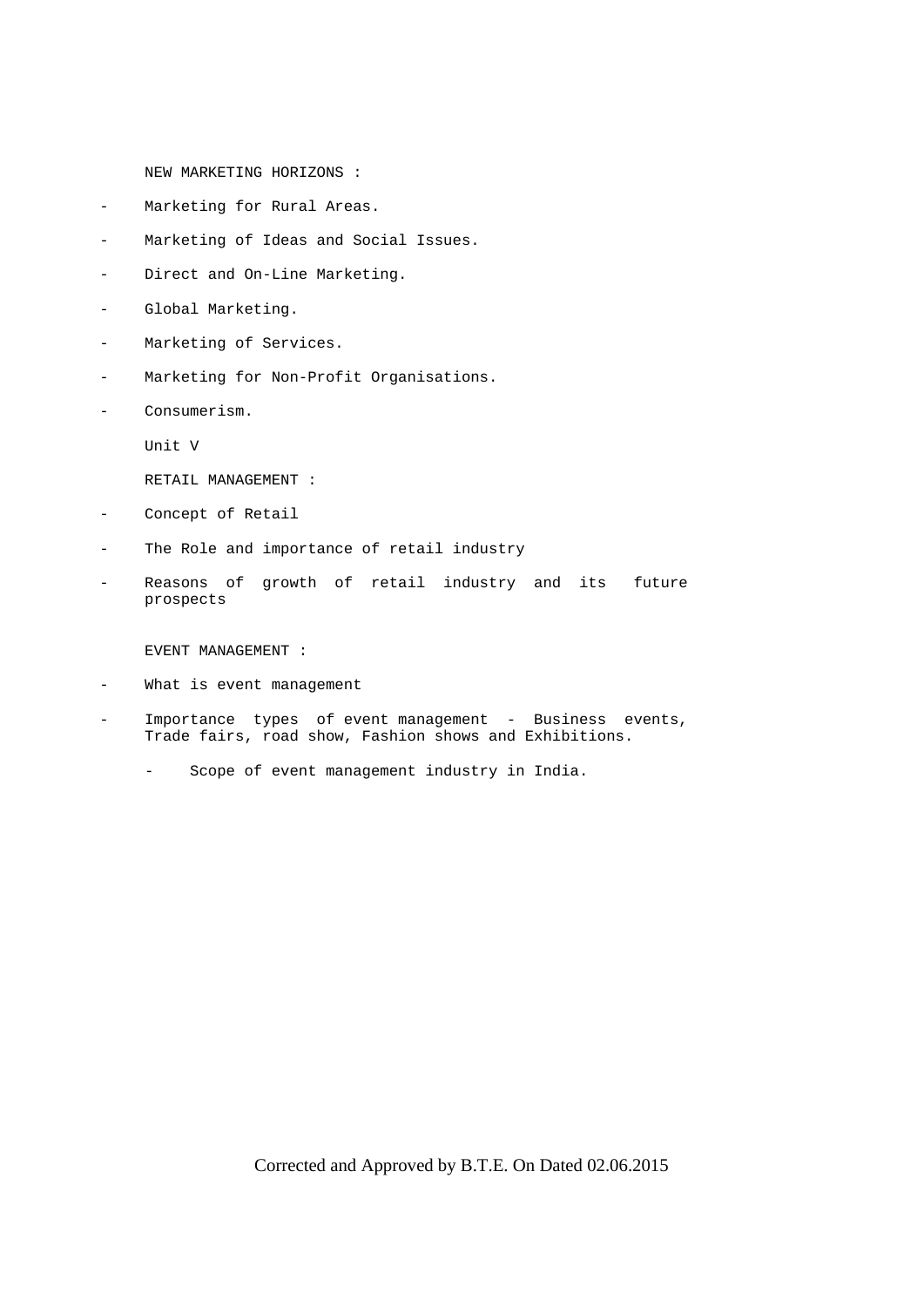### 1.3 ADVERTISING MANAGEMENT

|  | L T P               |  |
|--|---------------------|--|
|  | $8\qquad 2\qquad -$ |  |

Rationale :

 The Advertising Industry has, now a days, become a social institution born to fulfill the human need to acquire & send information about the availability of products, brands, and services. The Paper gives an overview of the discipline of advertising, organisation of advertising business & advertising research. If takes the students through the process of development of the creatives, from client's belief in brief, marketing objectives, idea generation to total creativity in word & visual and enables them understand select aspects of finance to prepare effective and appropriate advertising budgets.

## TOPIC WISE DISTRIBUTION OF PERIODS

| SI.NO. | Units                                | Coverage Time |    |              |  |  |
|--------|--------------------------------------|---------------|----|--------------|--|--|
|        |                                      |               |    | $\mathbf{P}$ |  |  |
| 1.     | Advertising                          | 22            | 4  |              |  |  |
| 2.     | Financial Aspects of Advertising     | 20            | 4  |              |  |  |
| 3.     | Organisation of Advertising Business | 20            | 6  |              |  |  |
| 4.     | Creativity                           | 25            | -7 |              |  |  |
| 5.     | Advertising Research                 | 25            |    |              |  |  |
|        | Total                                | 112 28        |    |              |  |  |

## DETAILED CONTENTS

Unit I

ADVERTISING :

 Advertising : Definition and Concept, How Advertising Works, Functions of Advertising, Factors determining advertising opportunity of a product\service\idea, What a message must contain. Types and classification of Advertising contain. Types and classification of Advertising Display\Classified\ Trade\Product\Financial\Corporate, etc., Brand Management and Positioning, Creative and Campaign Concepts : An overview, Social and Economic Impact of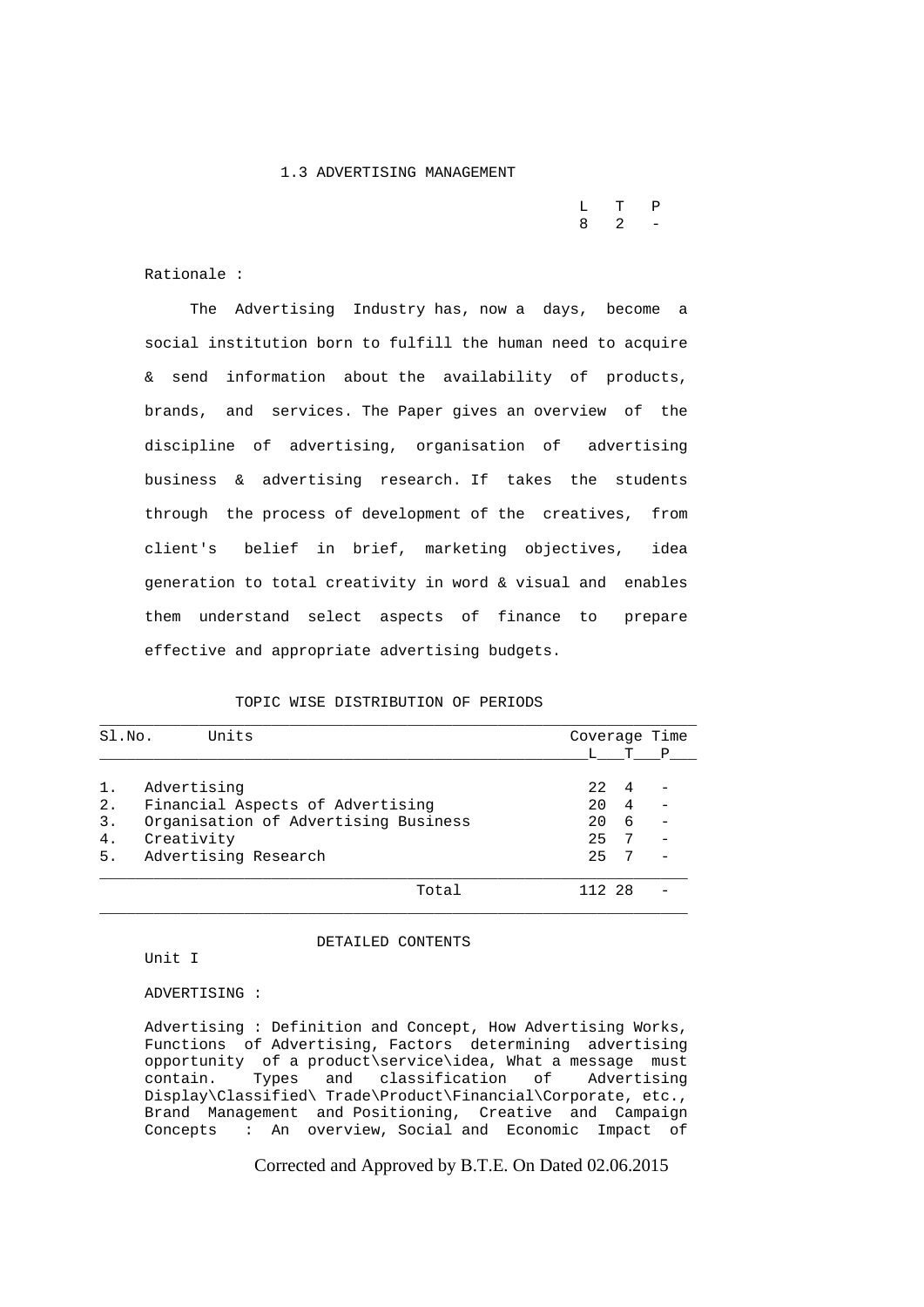Advertising, Advertising : Ethics, Code and Law, Brand Equity and Advertising

Unit II

FINANCIAL ASPECTS OF ADVERTISING :

- Advertising cost concept and decision making.
- Advertising as investment expenditure.
- Basic Accounting Concept.
- Presenting Financial Information for decision making.
- Preparation of advertising budget.
- Monitoring the budget and control process. ORGANISATION OF ADVERTISING BUSINESS :
- 
- Advertising Agency : Structure, Functions.
- Creative Development.
- Production and Cost Analysis.
- Tariff.
- Finance and Billing.
- Account Planning.
- "Agency Client" Relations : Client brief, Minutes and the follow up.
- Apex Advertising Organisations (AAA, ABC, ISA).
- Advertising departments in corporate organisation.

Unit III

CREATIVITY :

- Introduction to advertising creativity: Its Theory & Practices
- The advertising creativity in relation to overall objectives.
- Setting creative objectives and strategy development.
- Idea generation, Creative thinking, Creative process
- Conceptualisation and evaluation of ideas.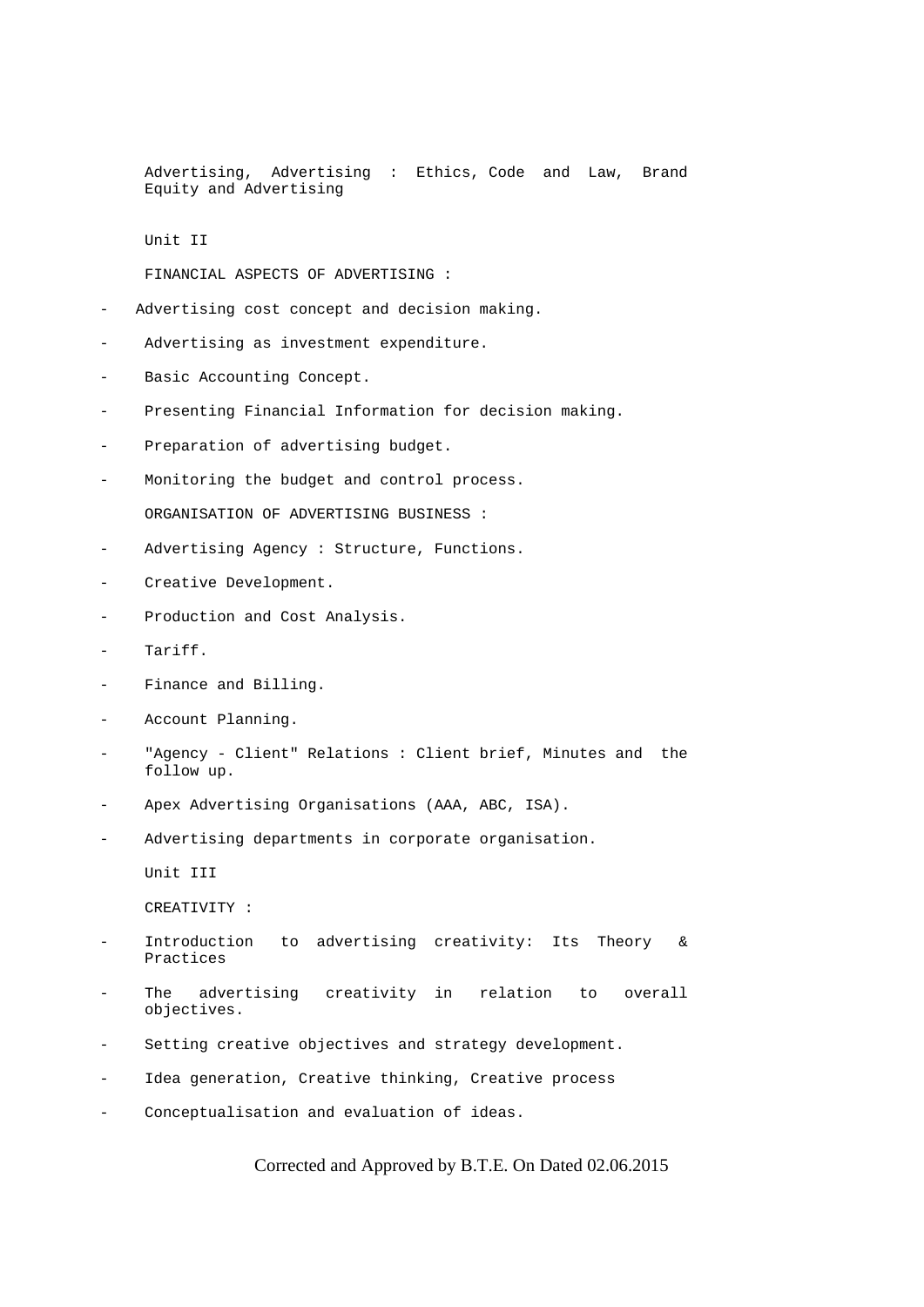- The aesthetics of advertising.
- The advertising styles: tone and manner.
- Creative copy writing for different media.
- Visualisation Layout and art direction.
- Campaign planning and execution of advertising.
- Campaign in different media.
- Advertising creativity in different product categories.
- PR and non-commercial advertising.
- Advertising creativity vis-a-vis urban-rural markets.

Unit IV

ADVERTISING RESEARCH:

- Why research in Advertising
- Problems of advertising where Research has a role to play: Market Research, Consumer Research, Product, Research, Copy Research, Audience Research.
- Feedback and Evaluation of the advertising results.
- Specific Research Techniques in Advertising: Motivation Research Consumer Jury Test, Inquiry Test, System rating List, Recognition or Readership Test, Recall test, etc.

THE ROLE OF COMPUTER IN ANALYZING ADVERTISING.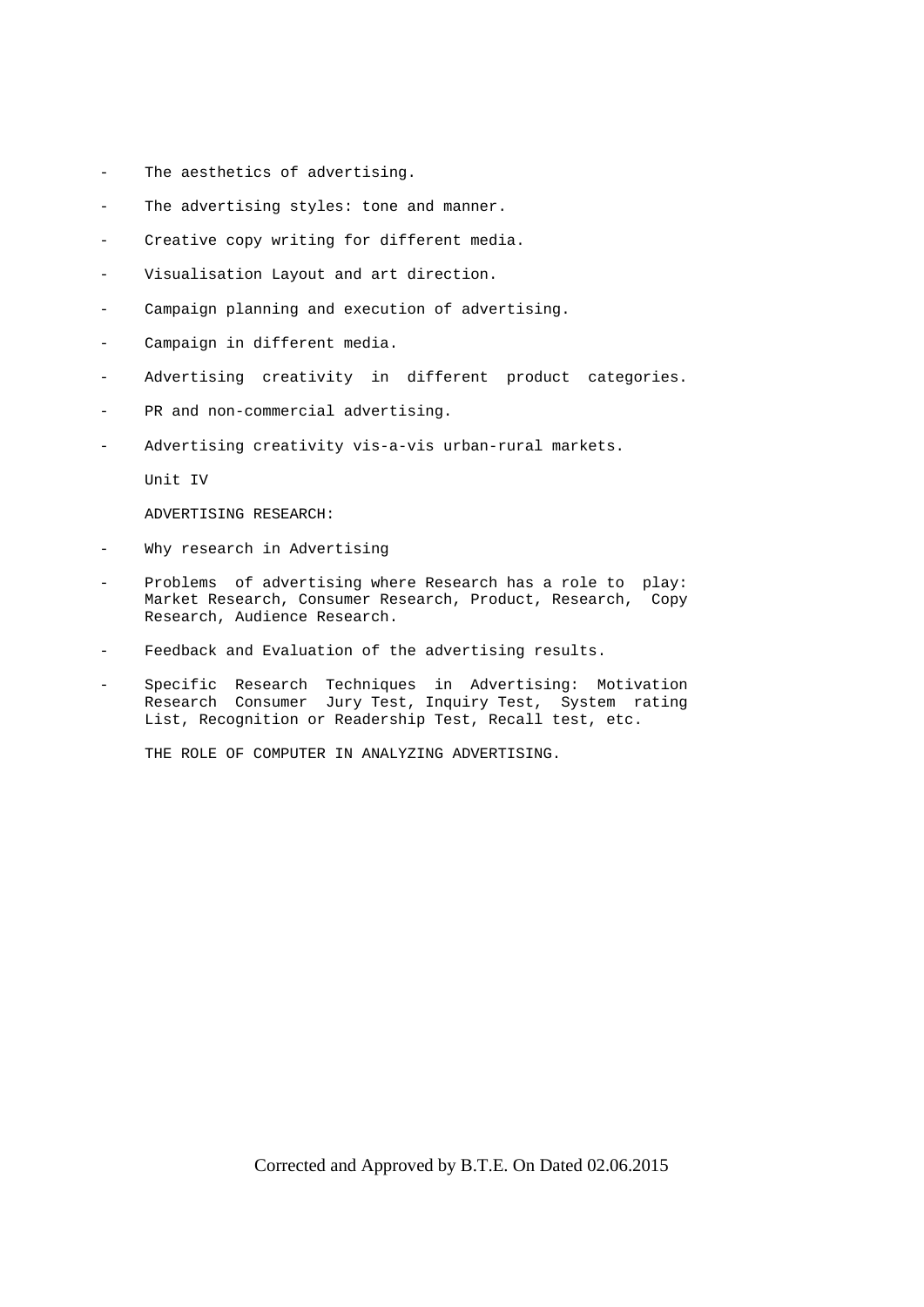## 1.4 PUBLIC RELATIONS PRINCIPLES & PRACTICE

|  | $L$ T P       |  |
|--|---------------|--|
|  | $8 \t 2 \t -$ |  |

### Rationale :

With business & industry growing, there is a clear need for PR persons in every sector . There are predictions that Public Relations will,infect, overtake Advertising, as we move into the the 21st Century ,being less expensive & more effective. The paper acquaints the students with an overview of the displine, imparts professional knowledge about theories & techniques of Public Relations, provides knowledge of various media available for Public Relations, their functioning & applications as to achieve maximum output from the resources and develops managerial skills.

| SLNO. | Units                                       |                 |                | Coverage Time |
|-------|---------------------------------------------|-----------------|----------------|---------------|
|       |                                             | T.              |                | T P           |
| 1.    | Development of Public Relations             | 8               | $\mathfrak{D}$ |               |
| 2.    | Public Relations in India                   | 8               | $\mathfrak{D}$ |               |
| 3.    | Public Opinion                              | 5               | 1              |               |
| 4.    | Public Relations Process                    | 5               | 1              |               |
| 5.    | Public Relations for Internal Communication | 8               | $\mathfrak{D}$ |               |
| б.    | Public Relations for External Publics       | 6               | $\mathcal{L}$  |               |
| 7.    | Mass Media of Communication                 | 6               | 1              |               |
| 8.    | Ethics and Public Relations                 | 6               | $\mathbf{1}$   |               |
| 9.    | Planning in Public Relations                | 5               | $\mathbf{1}$   |               |
| 10.   | Internal Communication                      | 5               | 1              |               |
| 11.   | External Communication                      | 6               | 1              |               |
| 12.   | Dealing with Media\functioning of media     | 6               | 1              |               |
| 13.   | Role of writing in Public Relations         | 12 <sup>1</sup> | 4              |               |
| 14.   | Public Relations Emerging Challenges        | 12 <sub>2</sub> | 4              |               |
| 15.   | Accountability in Public Relations          | 6               | $\mathbf{1}$   |               |
| 16.   | The Public Relations Professional           | 8               | 3              |               |
|       | Total                                       | 112             | 28             |               |

### TOPICWISE DISTRIBUTION OF PERIODS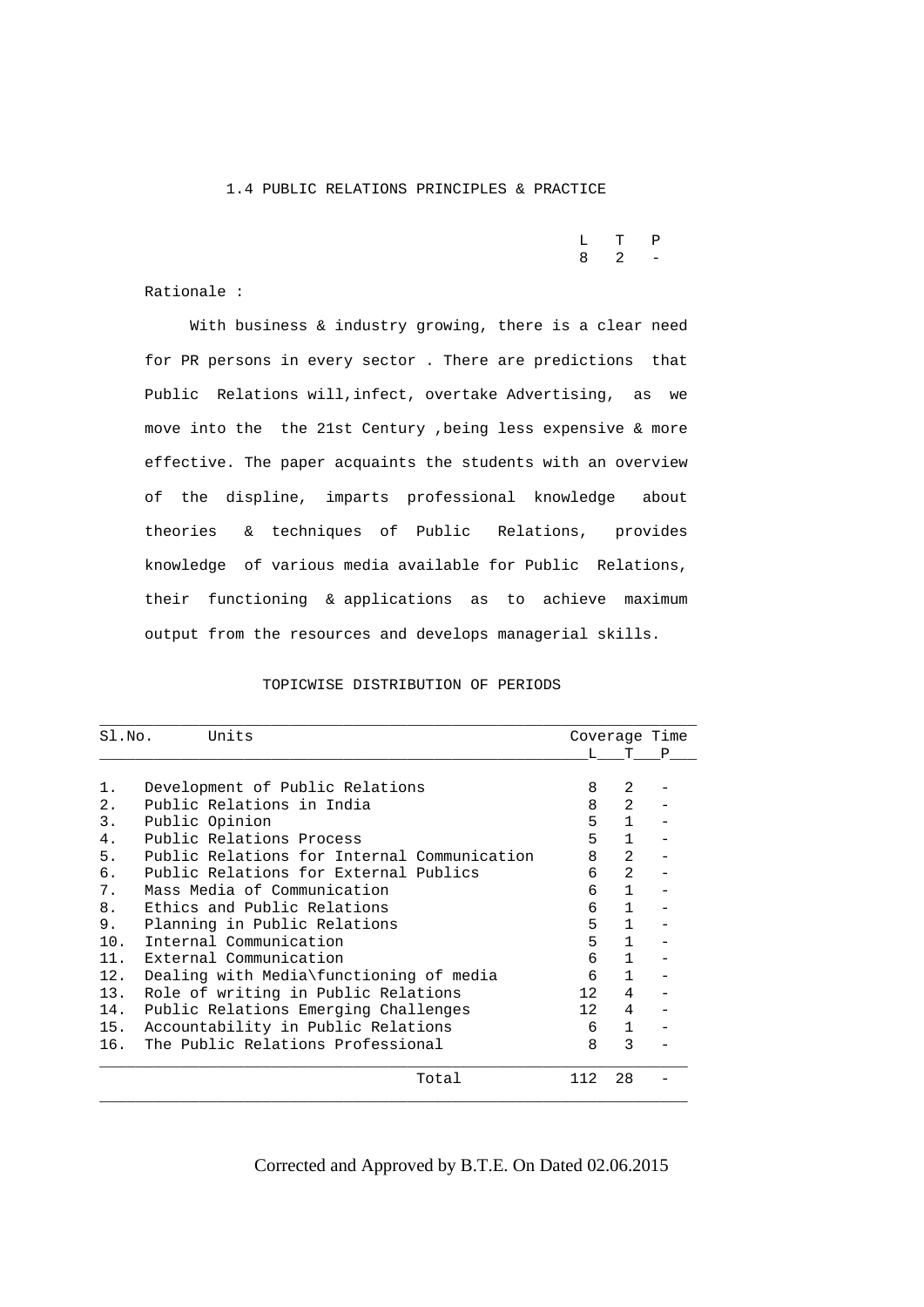### DETAILED CONTENTS

Unit I

DEVELOPMENT OF PUBLIC RELATIONS:

- Historical Perspective.
- Present status of PR and future scope.
- Distinction between.
- PR, Propaganda, Advertising, Publicity, Marketing PR as a Management Function and its interface with Other Managerial disciplines.

PR IN INDIA:

- Development of PR in Indian Public sector-historical perspective.
- Objectives of PR in Public sector vis-a-vis Private Sector.
- Govt. Information System.
- Role of PIB in PR /press relations.
- Role of PR in democracy.

PUBLIC OPINION :

- How it is formed.
- Winning Public Opinion.
- Pressure groups.

PR PROCESS :

- Planning and Programming.
- Implementation of plans.
- Anticipating crisis & handling disasters.

Evaluation of PR programme

Unit II

PR FOR INTERNAL COMMUNICATION :

- "Publics" in Internal Communication.
- Objectives of Employee relations.
- Building Organisational culture.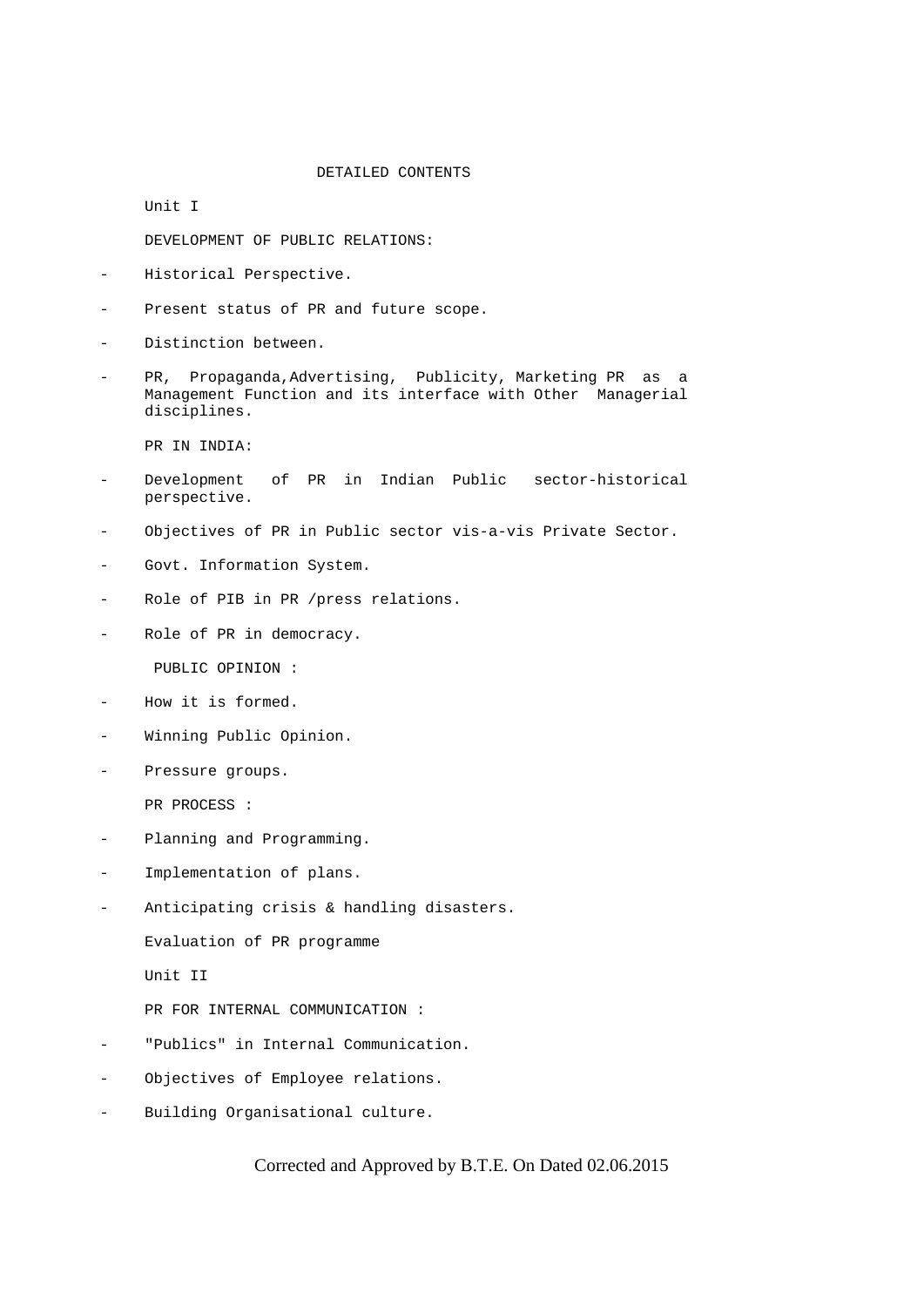- Media for Internal Communication. PR FOR EXTERNAL PUBLICS :
- Defining "Publics".
- Various "Publics" PR has to interact with.

MASS MEDIA OF COMMUNICATION :

Role of new technology.

ETHICS AND PR :

Code of ethics.

-

- Professionalism in PR.
- Growth of Professional bodies: PRSI,IPRA.

Unit III

PLANNING IN PR :

- Analyzing and developing a PR strategy.
- Managing PR by objectives.

INTERNAL COMMUNICATION :

Application and tools.

EXTERNAL COMMUNICATION:

Tools, reach and production techniques of-

- Corporate Brochure and films.
- Institutional, Corporate, Advocacy Campaigns, Exhibitions. DEALING WITH MEDIA/FUNCTIONING OF MEDIA:
- Organising press Conferences & press visits.
- Crisis-dealing with the unexpected.
- Special events, how they are planned and organised.

Unit IV

ROLE OF WRITING IN PR:

- Press Releases & Press Communique.
- Backgrounders.
- Feature writing.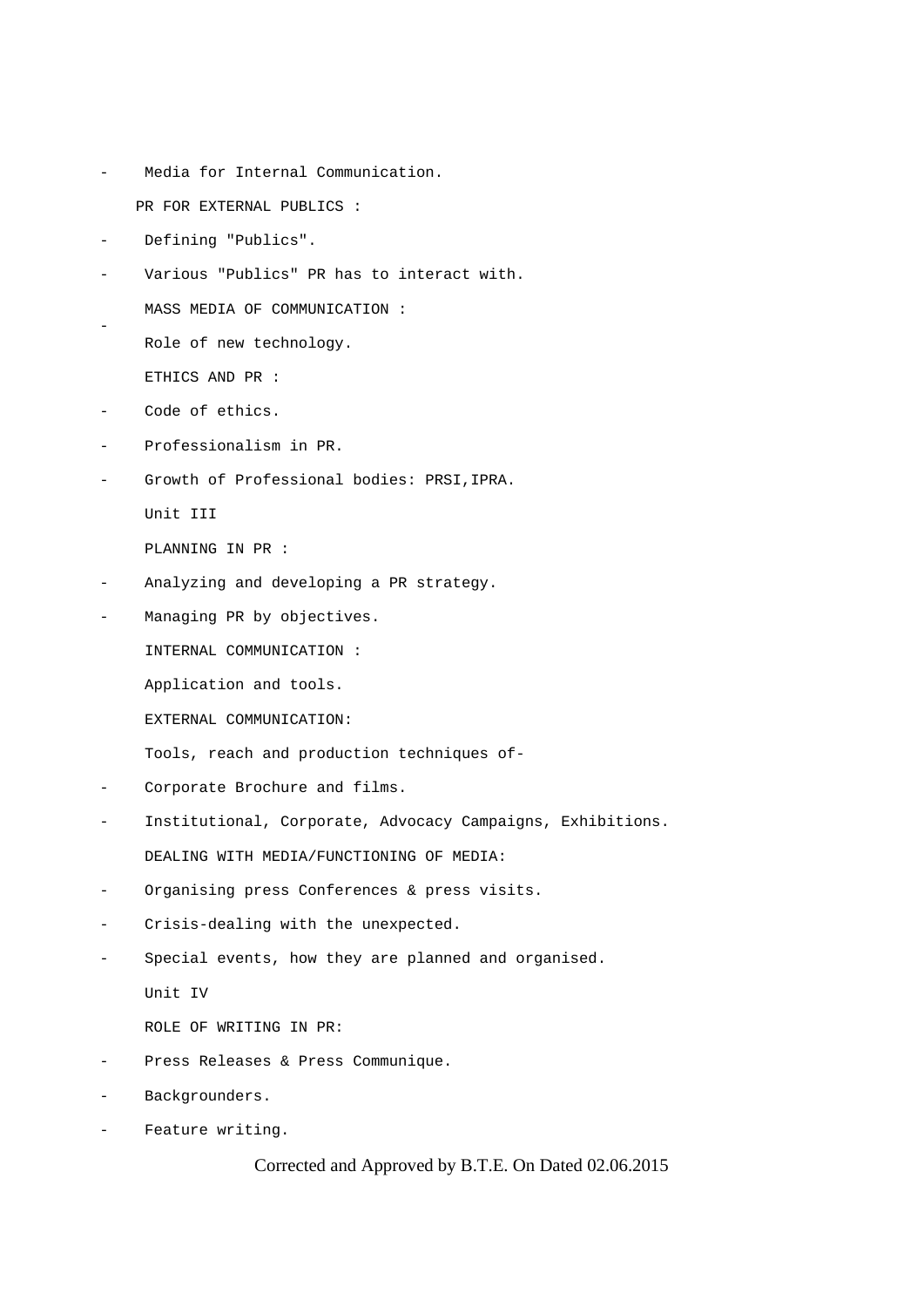- Rejoinder Writing.
- Writing for Electronic Media.
- Speech writing for Corporate Executives.

PR EMERGING CHALLENGES :

- Role of PR in national, international issues concerning humankind- some specific case studies.
- PR for generating Social awareness about evils besetting society.
- Building Image of India abroad- Brand India, Brand India Fund.
- Choice of Media for relating to Indian masses.
- Role of traditional Media about social\national issues.
- Community PR.

ACCOUNTABILITY IN PR:

THE PUBLIC RELATIONS PROFESSIONAL:

 Role of training, personality, presentation style and technique.

Cases : Tata, ITC, Government Organization etc.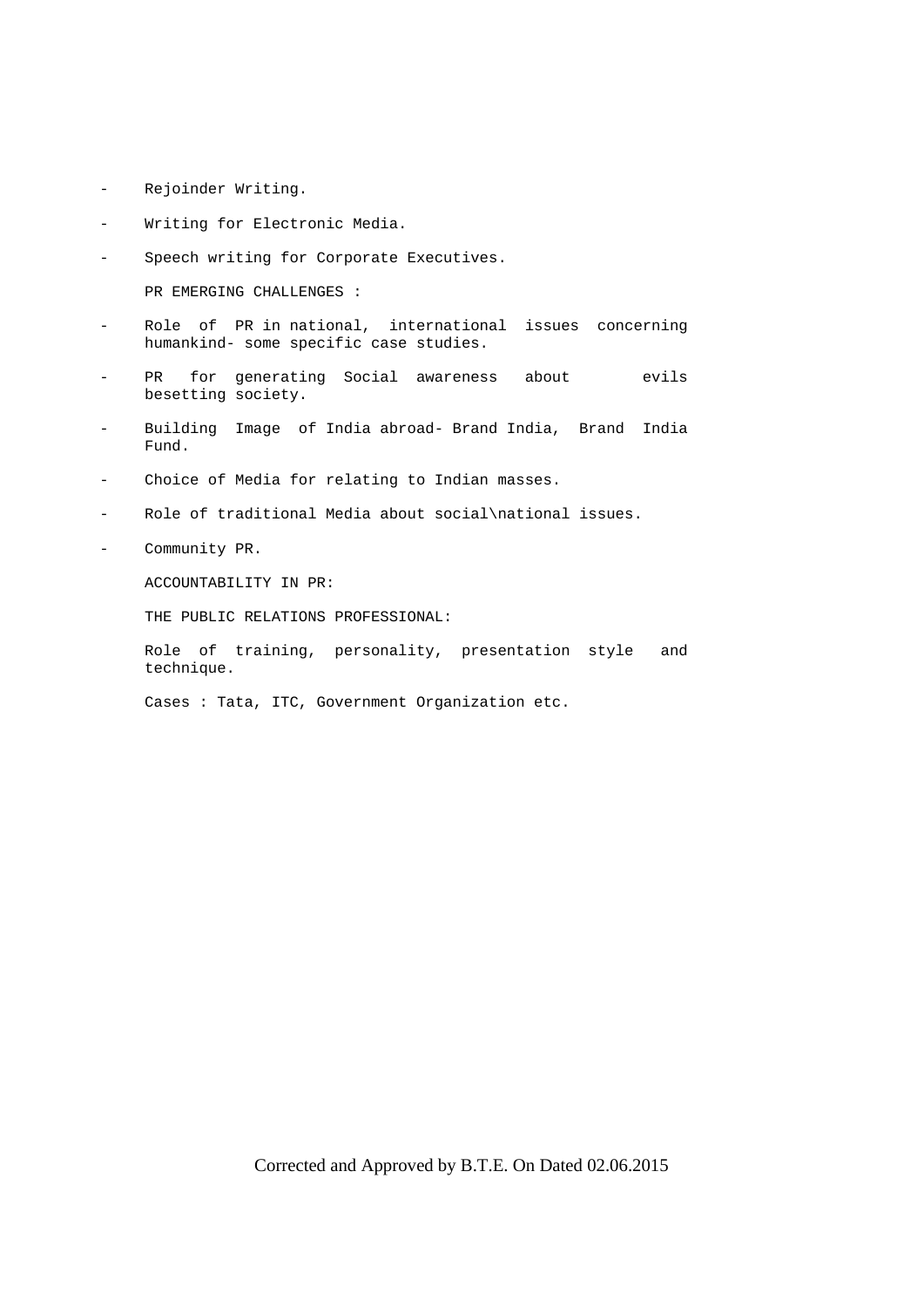|  | L T P               |  |
|--|---------------------|--|
|  | $8\qquad 2\qquad -$ |  |

### Rationale :

 An advertising medium is the means or conveyance by which the sales message is carried to prospective customers. Generally, no single medium with suffice in reaching all potential customers and, as a result, it is often necessary to use a combination of several media in an advertising campaign. The paper aims to make the students understand the characteristics of each medium available for advertising and the process of developing effective media plan.

# TOPIC WISE DISTRIBUTION OF PERIODS

| Sl.No. | Units                    |       |       | Coverage Time |
|--------|--------------------------|-------|-------|---------------|
|        |                          |       |       | L T P         |
| $1$ .  | Introduction to Media    |       | 37 13 |               |
| 2.     | Selective Media Concepts |       | 75 15 |               |
|        |                          | Total | 75 28 |               |

### DETAILED CONTENTS

Unit I

INTRODUCTION TO MEDIA:

- Introduction to Media Planning, general Procedures & Problems.
- Relationship between media, Advertising and Consumers.

Unit II

- Media Planning viz-a-viz Marketing Planning.
- Mass Media, their characteristics and ownership.
- Media scene in India- Qualitative and Quantitative features of each medium.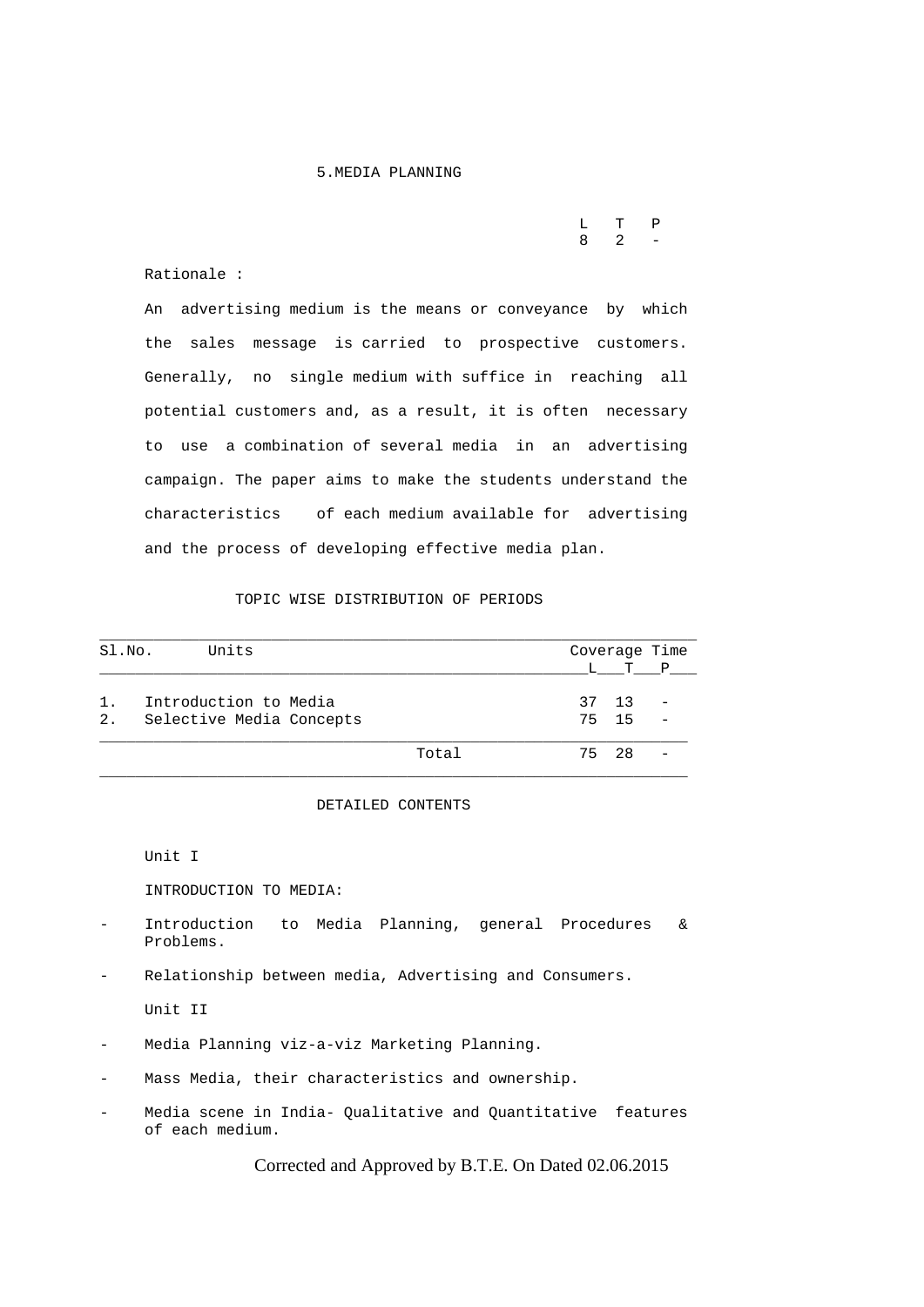Unit III

SELECTIVE MEDIA CONCEPTS:

- Selective Media Concepts: Reach, frequency, scheduling, media objectives, etc.
- Media exposure state wise.
- Sources of Media Information, their methodology of survey, observations and applications.
- Media Research & Methods, audience & Media, Inter-Media Effectiveness.
- Media Strategy.
- Media Cost and Buying Problems, setting and Allocation of Budgets.

Unit IV

- Media Planning: Quantitative methods, drawing up media plan, scheduling, Buying and Monitoring.
- Case studies.
- Changing face of media with evolution of new horizon of marketing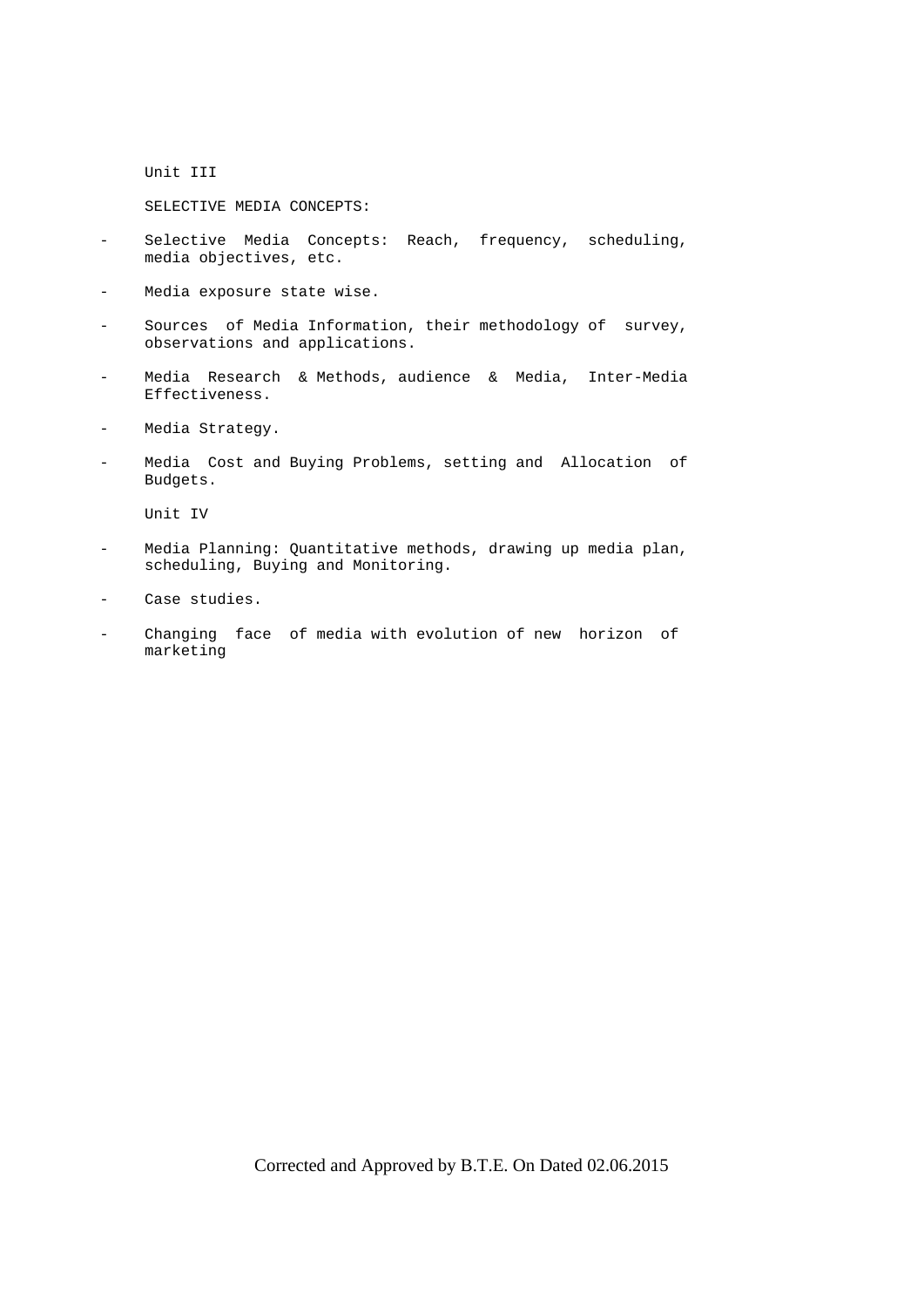II Semester

2.1 GRAPHICS & PRODUCTION

|  | $L \quad T \quad P$   |  |
|--|-----------------------|--|
|  | $6 \qquad 2 \qquad 8$ |  |

Rationale :

 Graphics & Productions play a vital role in advertising & public relations rather it is the mainstay of all mass media in modern era. The paper aims at bringing about a general understanding and appreciation of the various production processes & techniques in creating print, audio and video material.

### TOPIC WISE DISTRIBUTION OF PERIODS

| SI.NO. | Units                     |       |    |    | Coverage Time   |
|--------|---------------------------|-------|----|----|-----------------|
|        |                           |       | L  | т  | $P_{-}$         |
| 1.     | Graphics                  |       | 25 | 10 |                 |
| 2.     | Printing                  |       | 25 | 8  | $\qquad \qquad$ |
| 3.     | Electronic & Audio Visual |       | 39 | 10 |                 |
|        |                           | Total | 84 | 28 | 112             |

## DETAILED CONTENTS

Unit I

GRAPHICS :

- Theory of Graphics, design principles, Types & Type Faces, Use of Type in design.
- Layout Stages and Its types. Colour in Advertising. Computer graphics.
- Introduction to animination :Brief history of animination and computer animination

Unit II

PRINTING:

Broad survey of different methods and processes of printing, including DTP and their respective advantages.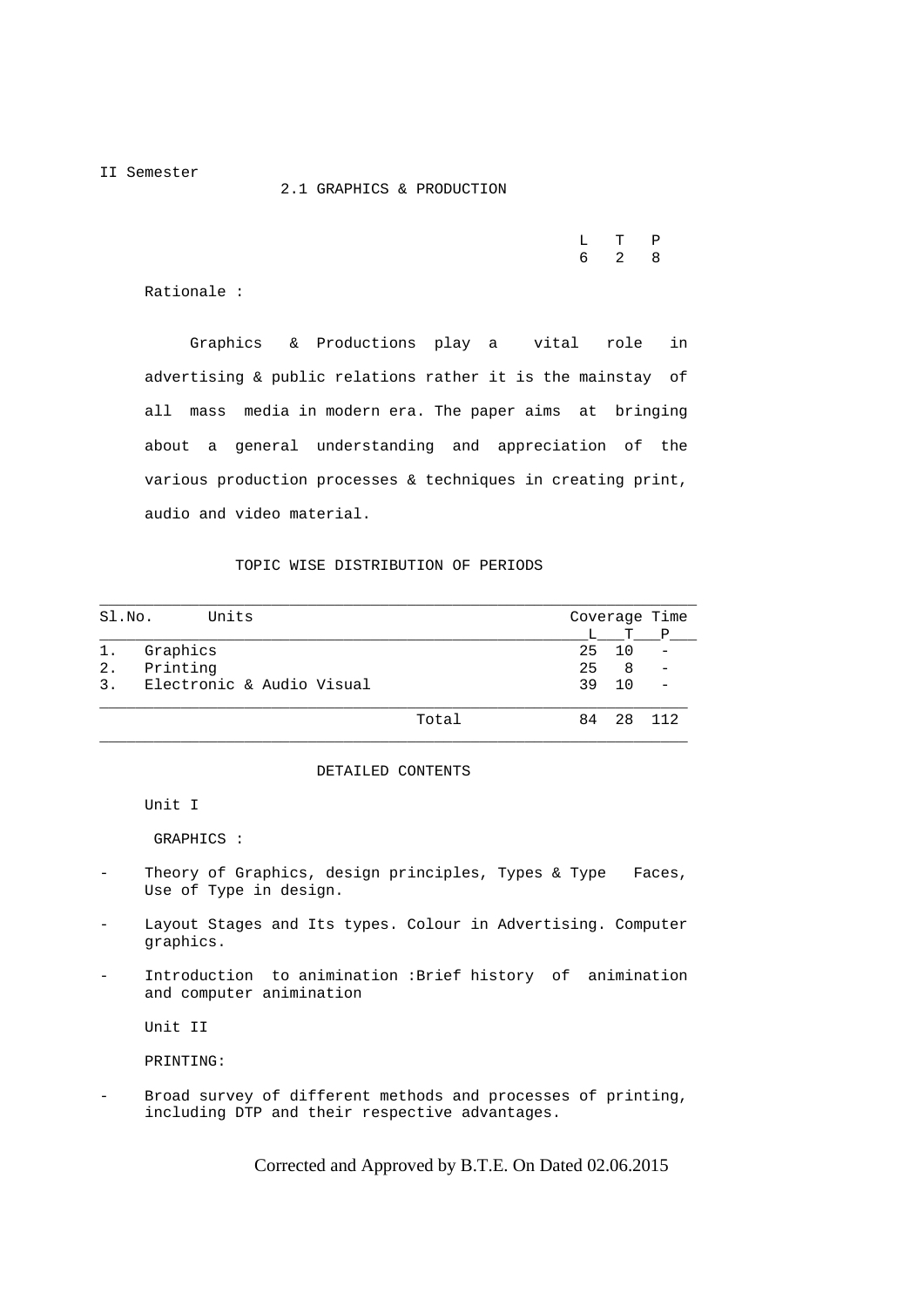- Plates making : Paper, Vinyl, Glow Signs
- Characteristics and other relevant details.

Unit III

Technological development, machine and equipment costing; preparation of art work for different printing processes; packaging; out door material; colour reproduction.

Unit IV

ELECTRONIC & AUDIO VISUAL :

- Principles and techniques of AV Production.
- Film, Radio, TV/Video and Photography.
- Scripting, Shooting and editing of Video films and AV programmes.
- Still photography for advertising and PR.
- Introduction to electronic and audio visual equipment and their operations.

### LIST OF PRACTICALS

- 1. Production of corporate films.
- 2. Sound & Slide presentation.
- 3. Graphics and layout exercises.
- 4. D. T. P. (Desk Top Publication)
- 5. Shooting and editing of video films and A V programmes.
- 6. Still Photography.
- 7. Graphics Software : Corel, Photoshop

NOTE:-

 The exercises which can not be demonstrated/practiced in the institute be completed by sufficient numbers of visits of places having these facilities.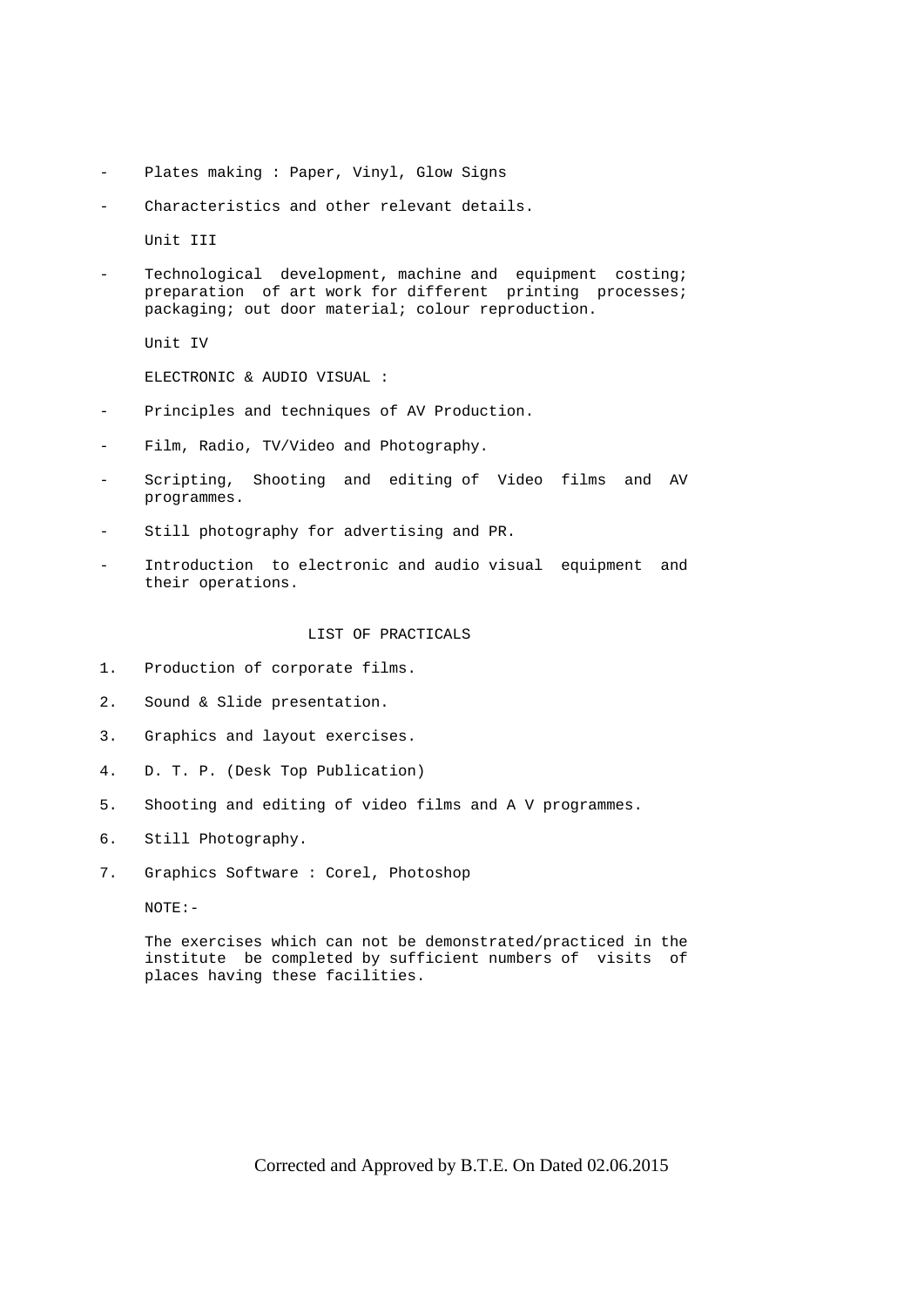# 2.2 ENVIRONMENTAL EDUCATION & DISASTER MANAGEMENT  $\begin{array}{ccc} \mathbf{L} & \mathbf{T} & \mathbf{P} \\ \mathbf{4} & - & - \end{array}$

 $4 - -$ 

## RATIONALE:

 A diplima student must have the knowledge of different types of pollution caused due to industrialisation and construction activities, so as he may help in balancing of eco-system and control pollution by providing controlling measures. They should be also aware of the environmental laws for effectively controlling the pollution of environment. The topics are to be taught in light of legislation Para-3.

### TOPIC WISE DISTRIBUTION OF PERIODS:

| SL. NO.        | TOPIC                           | L  | т | Ρ |
|----------------|---------------------------------|----|---|---|
| 1.             | Introduction                    | 6  |   |   |
| 2 <sub>1</sub> | Pollution                       | 4  |   |   |
|                | 2.1 Water Pollution             | 8  |   |   |
|                | 2.2 Air Pollution               | 8  |   |   |
|                | 2.3 Noise Pollution             | 4  |   |   |
|                | 2.4 Radio Active Pollution      | 6  |   |   |
|                | 2.5 Solid Waste Management      | 6  |   |   |
| 3.             | Legislations                    | 4  |   |   |
| 4.             | Environmental Impact Assessment | 4  |   |   |
| 5.             | Disaster Manaqement             | 6  |   |   |
|                | TOTAL                           | 56 |   |   |

## DETAILED CONTENTS

## 1. INTRODUCTION :

- Basics of ecology, Ecosystem, Biodiversity Human activities and its effect on ecology and eco system, different development i.e. irrigration, urbanization, road development and other engineering activities and their effects on ecology and eco system, Mining and deforestation and their effects.
- Lowering of water level , Urbanization.
- Biodegradation and Biodegradibility, composting, bio remediation, Microbes .Use of biopesticidies and biofungicides.
- Global warning concerns, Ozone layer depletion, Green house effect, Acid rain,etc.
- 2. POLLUTION :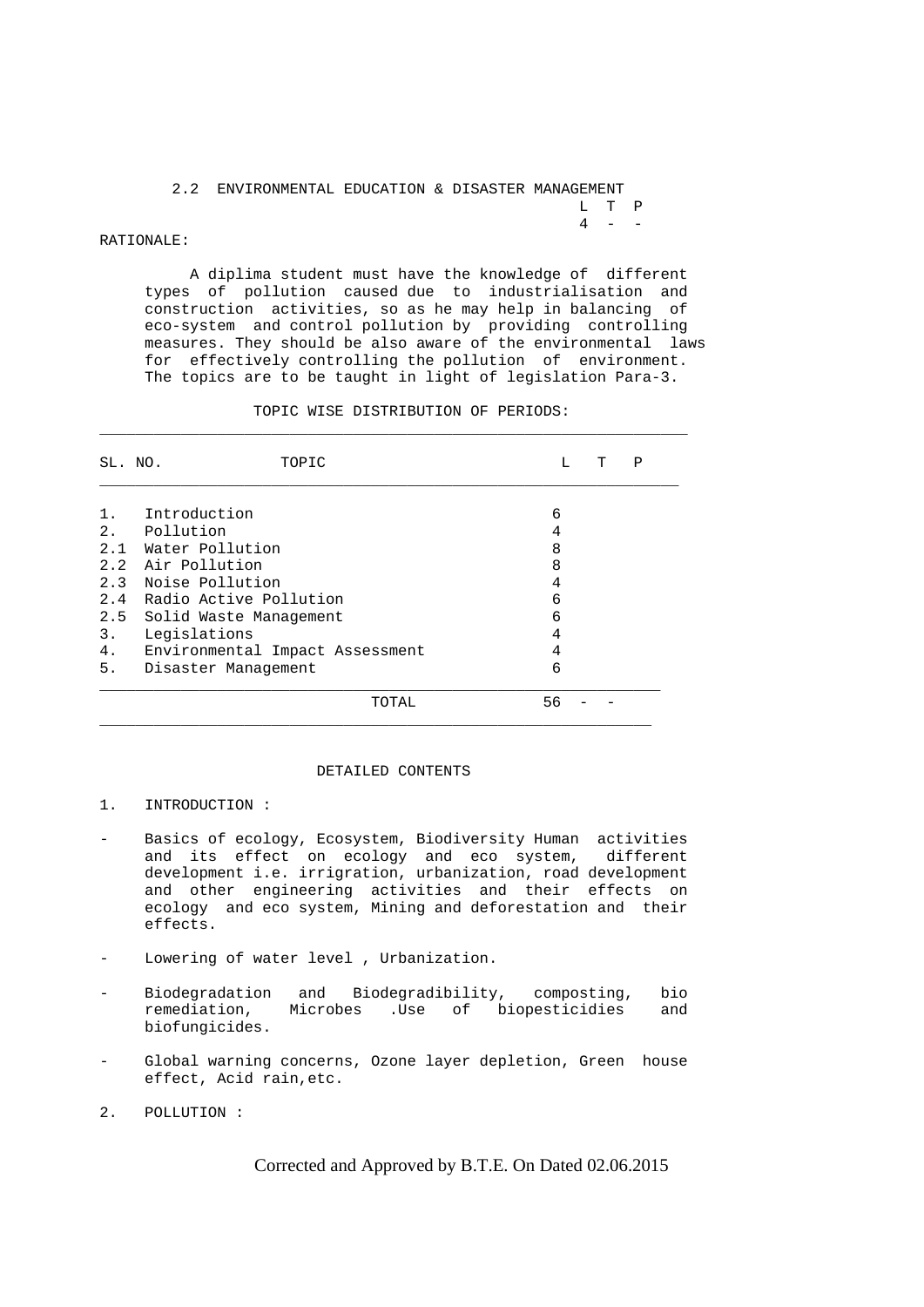Sources of pollution, natural and man made, their effects on living environments and related legislation.

2.1 WATER POLLUTION :

- Factors contributing water pollution and their effect.
- Domestic waste water and industrial waste water. Heavy metals, microbes and leaching metal.
- Physical, Chemical and Biological Characteristics of waste water.
- Indian Standards for qulity of drinking water.
- Indian Standards for quality of treated waste water.
- Treatment methods of effluent (domestic waste water and industrial/ mining waste water), its reuse/safe disposal.

2.2 AIR POLLUTION :

 Definition of Air pollution, types of air pollutants i.e. SPM, NOX, SOX, GO, CO2, NH3, F, CL, causes and its effects on the environment.

- Monitoring and control of air pollutants, Control measures techniques. Introductory Idea of control equipment in industries i.e.
	- A. Settling chambers
	- B. Cyclones
	- C. Scrubbers (Dry and Wet)
	- D. Multi Clones
	- E. Electro Static Precipitations
	- F. Bog Fillers.
- Ambient air qulaity measurement and their standards.
- Process and domestic emission control
- Vehicular Pollution and Its control with special emphasis of Euro-I, Euro-II, Euro-III and Euro IV.
- 2.3 NOISE POLLUTION :

Sources of noise pollution, its effect and control.

2.4 RADISACTIVE POLLUTION :

 Sources and its effect on human, animal, plant and material, means to control and preventive measures.

2.5 SOLID WASTE MANAGEMENT :

 Municipal solid waste, Biomedical waste, Industrial and Hazardous waste, Plastic waste and its management.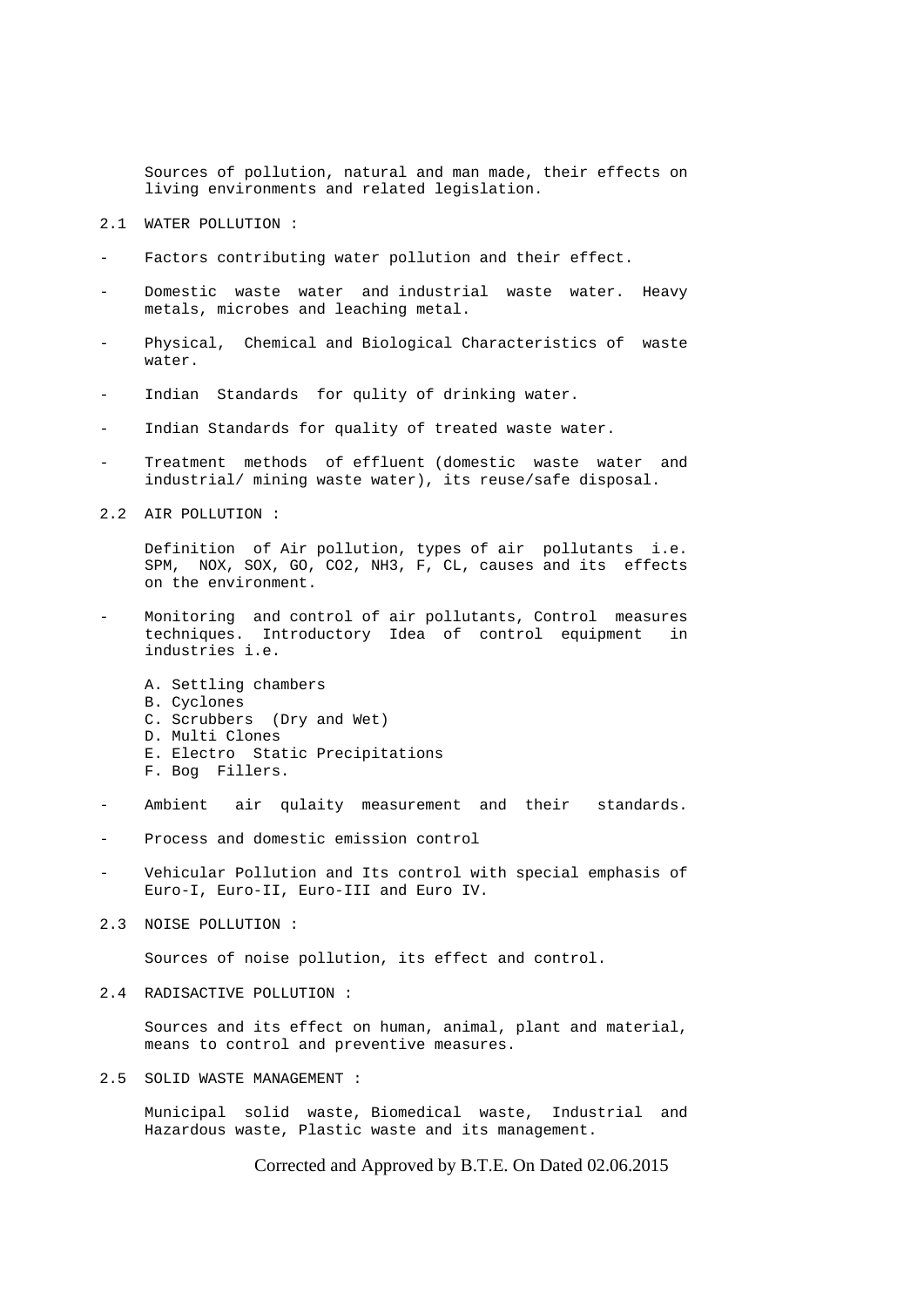3. LEGISLATION :

 Preliminary knowledge of the following Acts and rules made thereunder-

- The Water (Prevention and Control of Pollution) Act 1974.
- The Air (Prevention and Control of Pollution) Act 1981.
- The Environmental Protection (Prevention and Control of Pollution) Act -1986. Rules notified under EP Act - 1986 Viz.
	- # The Manufacture, Storage and Import of Hazardous Chemical (Amendment) Rules, 2000
- # The Hazardous Wastes (Management and Handling ) Amendment Rules, 2003.
	- # Bio-Medical Waste (Management and Handling) (Amendment) Rules, 2003.
	- # The Noise Pollution (Regulation and Control) (Amendment) Rules, 2002.
	- # Municipal Solid Wastes (Management and Handling) Rules, 2000.
	- # The Recycled Plastics Manufacture and Usage (Amendment) rules, 2003.
- 4. ENVIRONMENTAL IMPACT ASSESSMENT (EIA) :
- Basic concepts, objective and methodology of EIA.
- Objectives and requirement of Environmental Management System (ISO-14000) (An Introduction).
- 5. DISASTER MANAGEMENT :

 Definition of disaster - Natural and Manmade, Type of disaster management, How disaster forms, Destructive power, Causes and Hazards, Case study of Tsunami Disaster, National policy- Its objective and main features, Environment Policy, Need for central intervention, State Disaster Authority- Duties and powers, Case studies of various Disaster in the country, Meaning and benifit of vulnerability reduction, Factor promoting vulnerability reduction and mitigation, Emergency support function plan.

 Main feature and function of National Disaster Management Frame Work, Disaster mitigation and prevention, Legal Policy Frame Work, Early warning system, Human Resource Development and Function, Information dissemination and communication.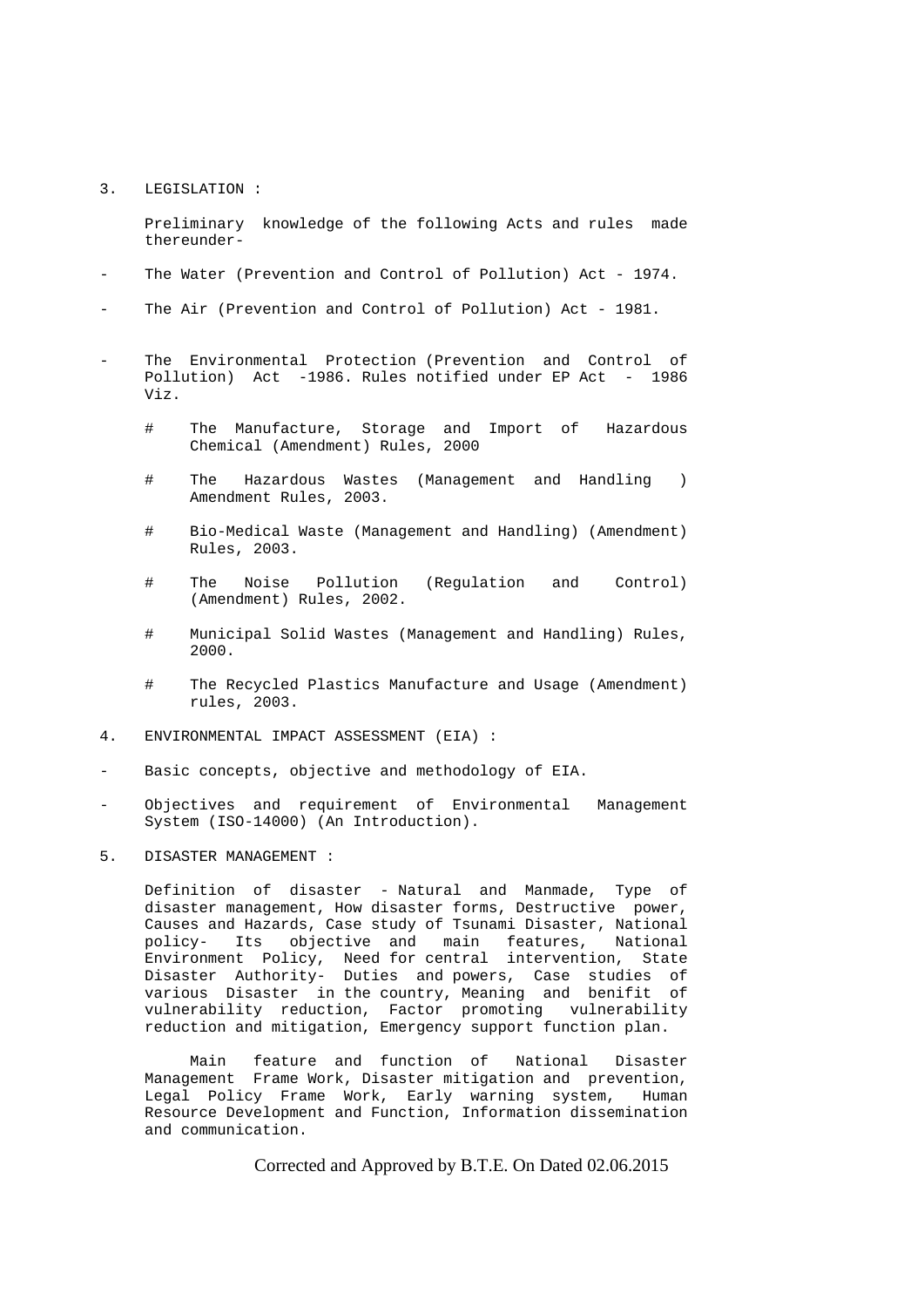### 2.3 PROJECT STUDY

| $L$ T P  |  |
|----------|--|
| $- - 10$ |  |

 Project study is the pursuit of truth with the help of study, observation, comparison and experiment. It is intended to apply the learning of research methodology to any issue/problem concerning marketing/advertising/public relations and make recommendations based on their findings. The main objective of the Project Report is to prepare the students to look beyond their course books and lecture sessions. It is also intended to inculcate in them an independent, critical and analytical thinking and deeper insight into the subject opted for. The Project Report should have relevance to the course content.

 The students shall decide their topics in consultation with the respective faculty member of the institute who would also supervise their work. The topics shall be selected in view of their relevance in terms of the conceptualised expections of the curricula. The students may be asked to undertake the Project Study in clusters. On choice of a subject they shall prepare a comprehensive research report (the title and brief statement) on the topics finalised by the end of october & submit an outline accordingly. This should incorporate the dates by which they will start work on and subsequently complete the Project. Depending on the interest, the students can either do research based project study or develop an Issue/Product based campaign or an Audio-visual presentation.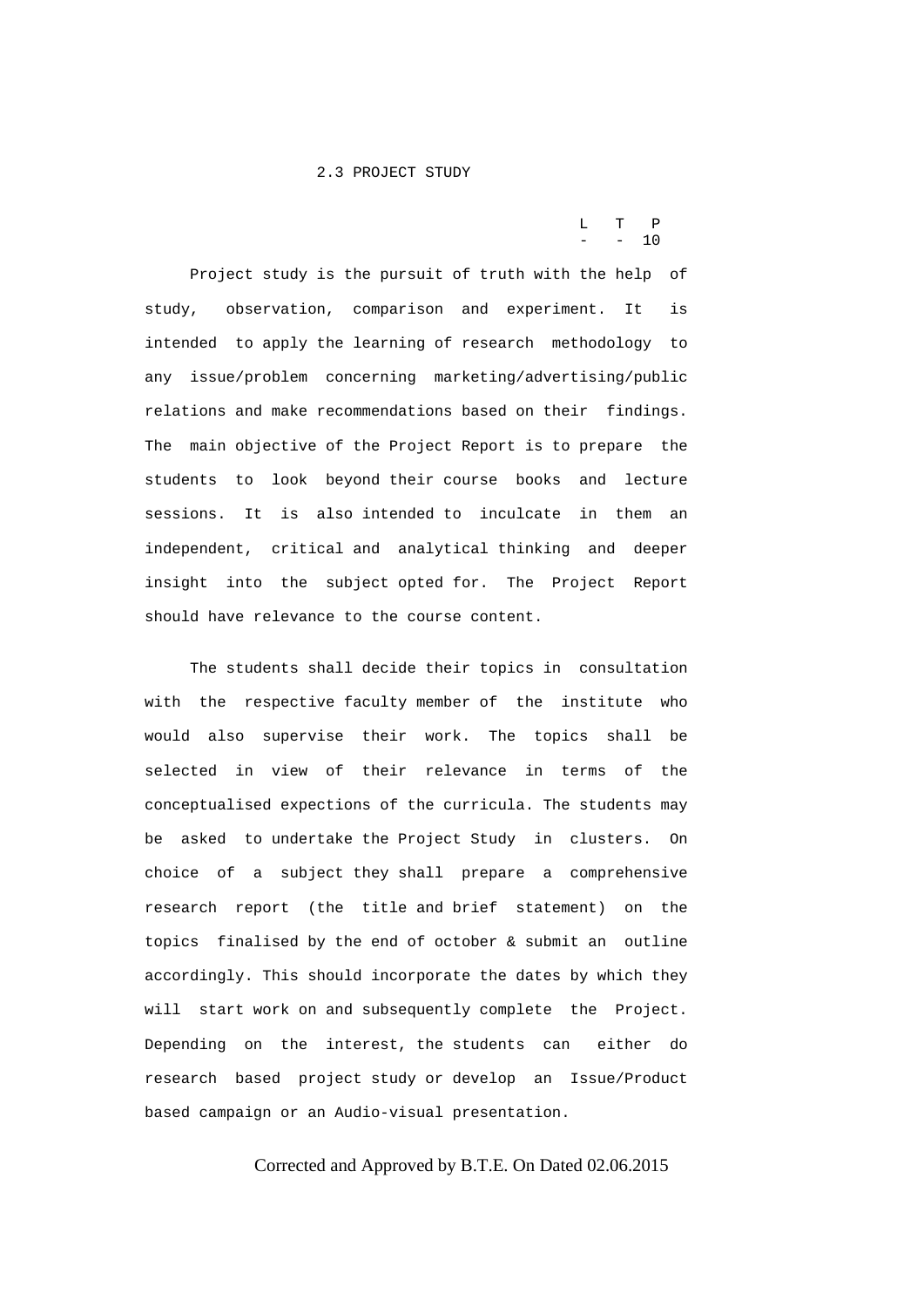On completion of the study and after final editing of the written work, it must be neatly hand written, type written, double space, annotated with footnotes/references, list/glossaries, as required. Two copies of such Project Report will be made available to the Head of the faculty for evaluation. The students shall appear for final viva-voce test before the external examiner appointed by the Board of Technical Education, Uttar Pradesh. After completion of the study programme the institute will retain one copy and return the other to the candidate concerned if demanded

THE PROJECT REPORT SHOULD BE OF AT LEAST 75 PAGES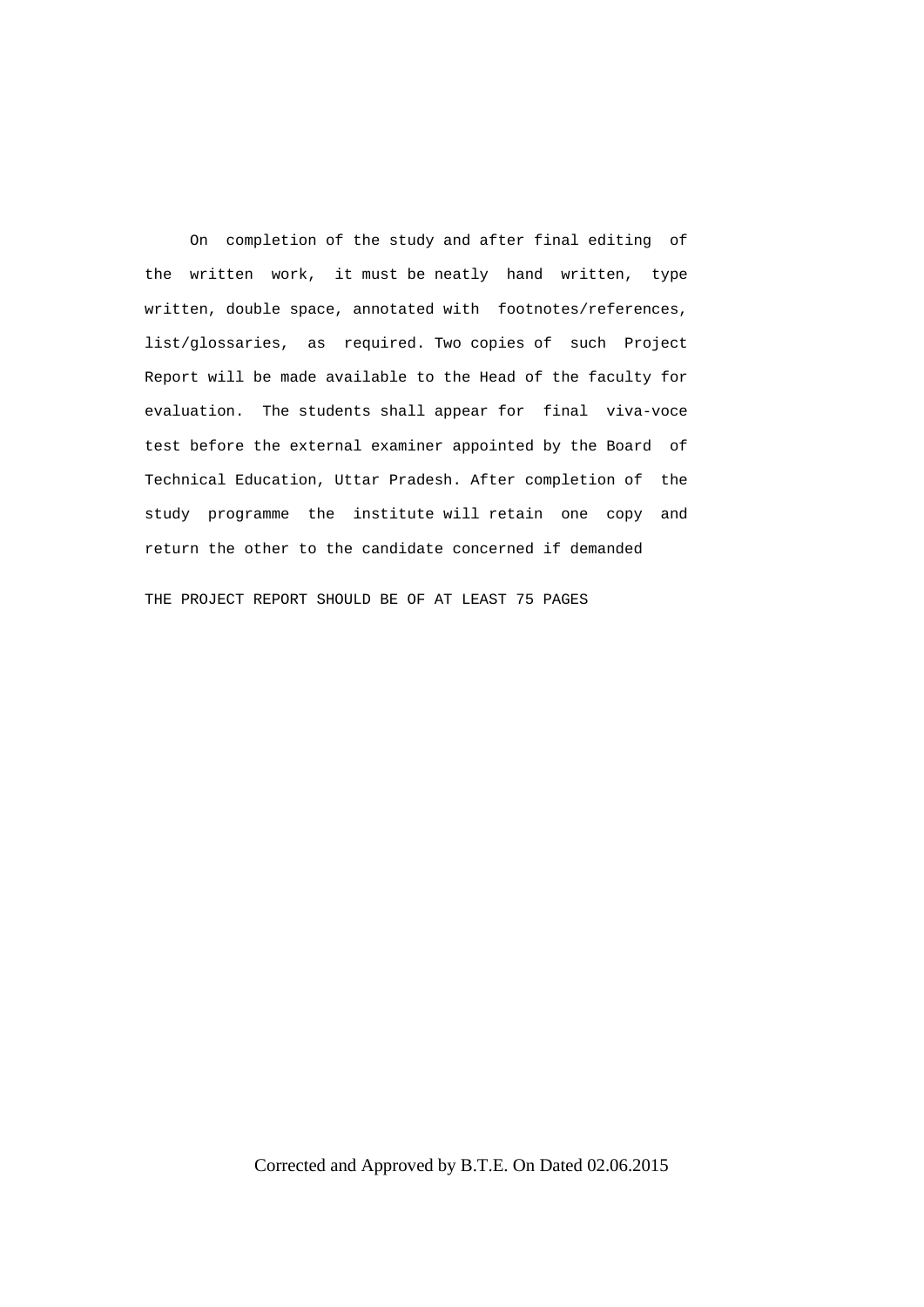### 2.4 FIELD EXPOSURE

 Field Exposure is required to enable the students have a practical experience of the situtations to come across in the world of work i.e. in some advertising agency, industry or government.

 Depending on their interest, the students shall be sent to work for a period of two weeks preferably during the month of January or February in concurrence with the concerning academic calender in some public/private sector organisation, advertising agency or any independent body to familiarise them with practical aspects of the profession. They shall be sent to different organisations in groups led and supervised by some responsible faculty member and shall be asked to submit a brief report on their practical training which will be evaluated.

The field exposure will encompass - observation, study, hands on experience, productive indulgence, situational learning, acquisition of the techniques of the trade and application of the instructional susceptions - skills and information in real working environ. The following equipment should be given exposure during field exposure.

- 1. Work processor capable of multilingual processing with Laser Printer - 90,000/-
- 2. Photo Offset Machine with automatic adjustment -3.5 lac
- 3. Printer, Dot Matrix, Line and Laser  $-60,000$
- 4. Electronic Photo Composser Process Camera -1 lac

 A tentative outline of the format for submission of Field Exposure Report is given on Annexure-I. It is a draft specimen just to serve as an apparatus for guidance subject to modifications and improvements accordingly.

 Opinion about their learning and acquisition of the related know-how will also be required from the agency/enterprise where they have under gone such exposure.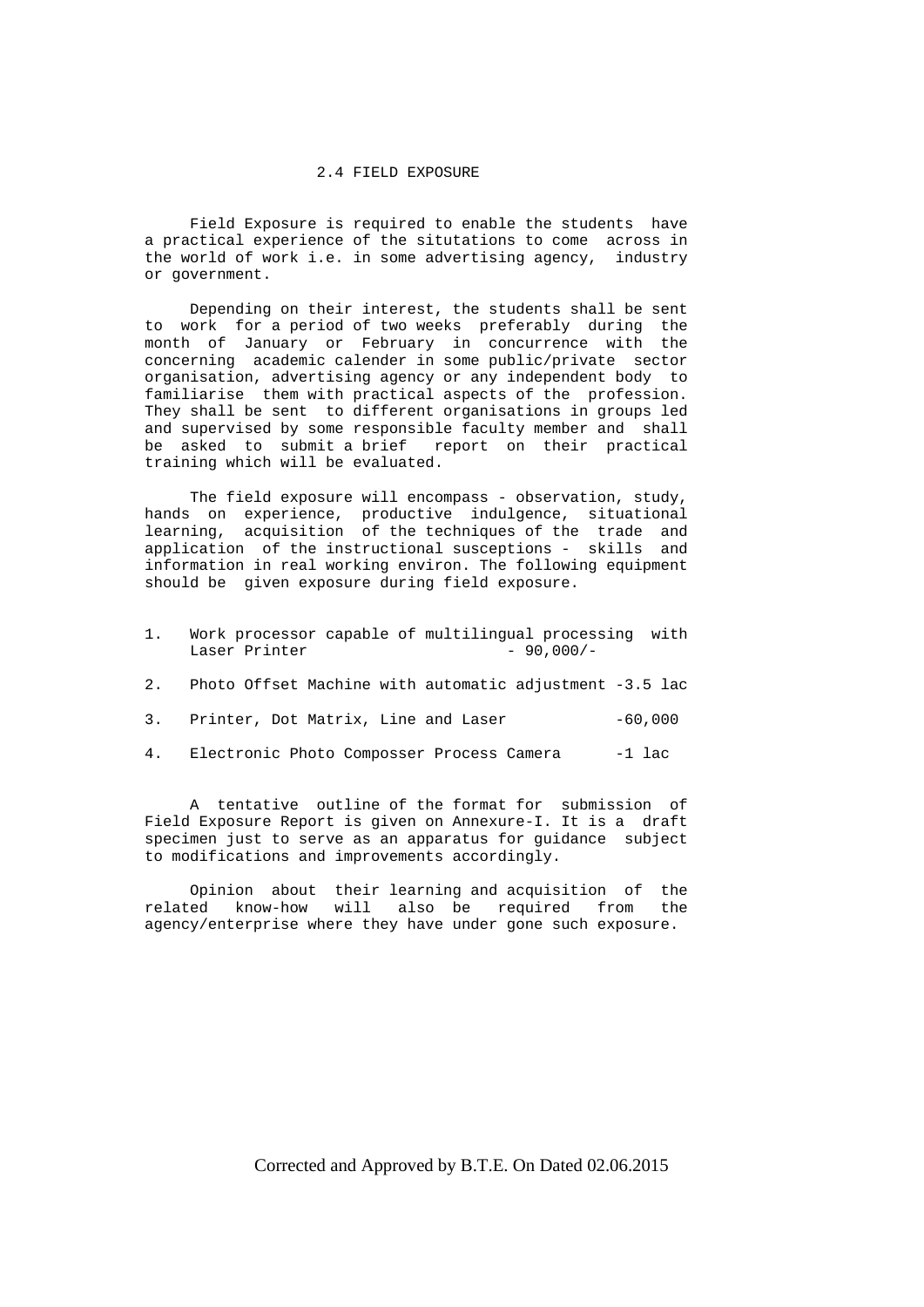# STAFF STRUCTURE & SPACE REQUIREMENT

|    | Head     | MBA with 5 Year Experience                                                                                                              |
|----|----------|-----------------------------------------------------------------------------------------------------------------------------------------|
| 2. | Lecturer | M.Com with 5 Year Experience or P.G<br>Diploma In Marketing with 5 year<br>experiece                                                    |
|    | Lecturer | Degree in Mass Communication with<br>2 years related field experiece<br>or Degree in Journalism with 2 years<br>related field experiece |

 Regarding the resources - Building and Staff, it is recommended to adhere to the norms and standards laid down by the A. I. C. T. E. Besides, other supporting amenities including library, reading room, reprography, etc. be made available according to the requirement and the need.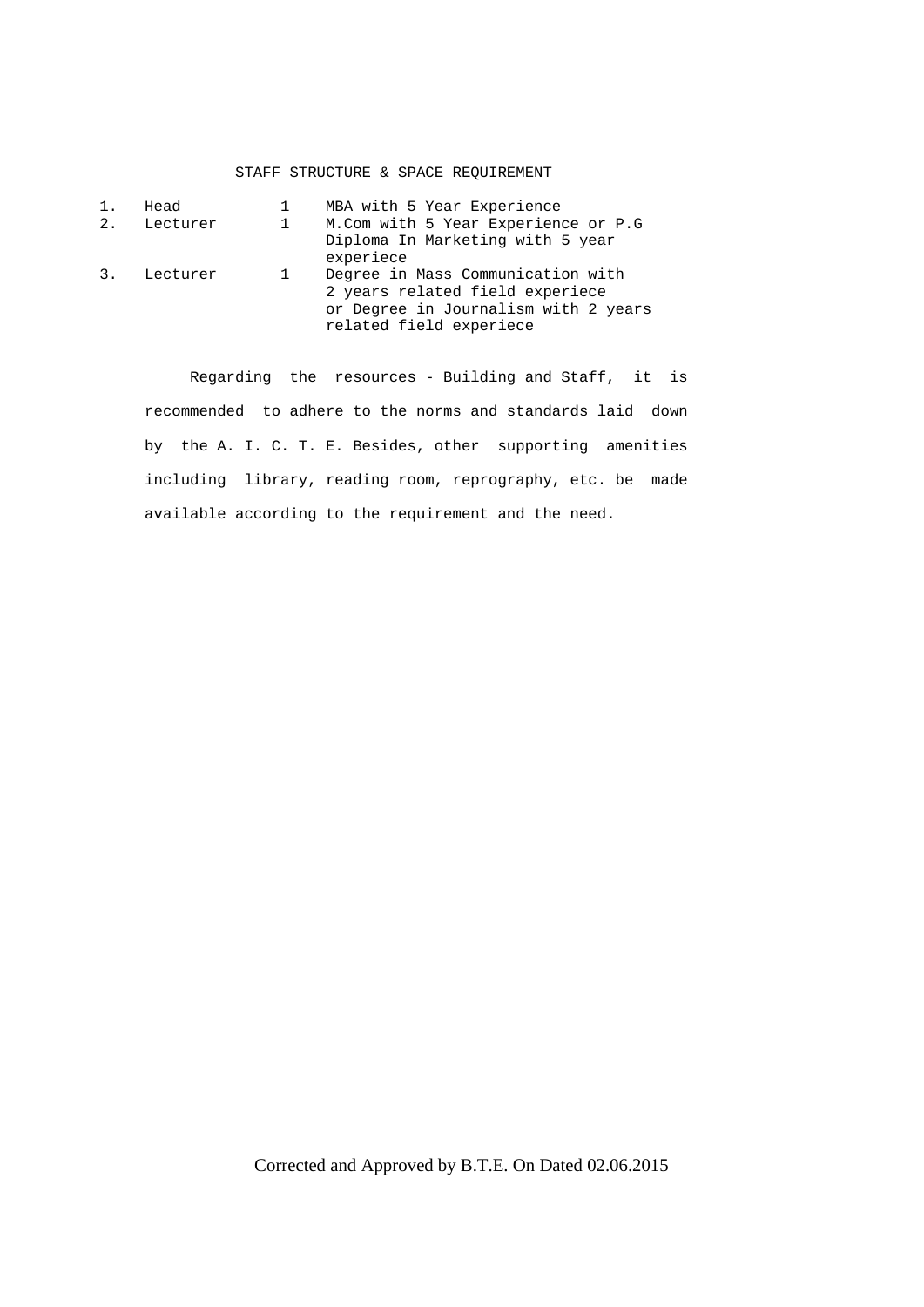# LIST OF EQUIPMENT

1. Equipment out of those given below which appear necessary for practice & hands on experience in the laboratory/shop as expected in the curriculum are recommended to be procured.

|    | S.No.Name of Equipment                                                                                                                                                                                                                                              | No. | @ Rs. Amt.in Rs. |
|----|---------------------------------------------------------------------------------------------------------------------------------------------------------------------------------------------------------------------------------------------------------------------|-----|------------------|
| 1. | DTP system (PC) based on latest 1<br>Pentium or higher graphic<br>chip, CPU, 8 MB DRAM, 124 KB<br>memory cache, 1.2 MB FDD, 500<br>MB HDD and 14" Super VGA Colour<br>monitor with 1 MB VRAM Mouse<br>Digitizer Template, Necessary<br>Software, Colour Jet Printer |     | 3,00,000.00      |
| 2. | Multimedia Projector                                                                                                                                                                                                                                                | 1   | 110000           |
| 3. | Audio Cassette Recorder                                                                                                                                                                                                                                             |     | 15000            |
| 4. | Photography Camera                                                                                                                                                                                                                                                  | 1   | 100000           |
| 5. | Intercom                                                                                                                                                                                                                                                            |     | 20000            |
| б. | Video Camera                                                                                                                                                                                                                                                        |     | 25000            |
| 7. | Photo Copy Machine                                                                                                                                                                                                                                                  |     | 100000           |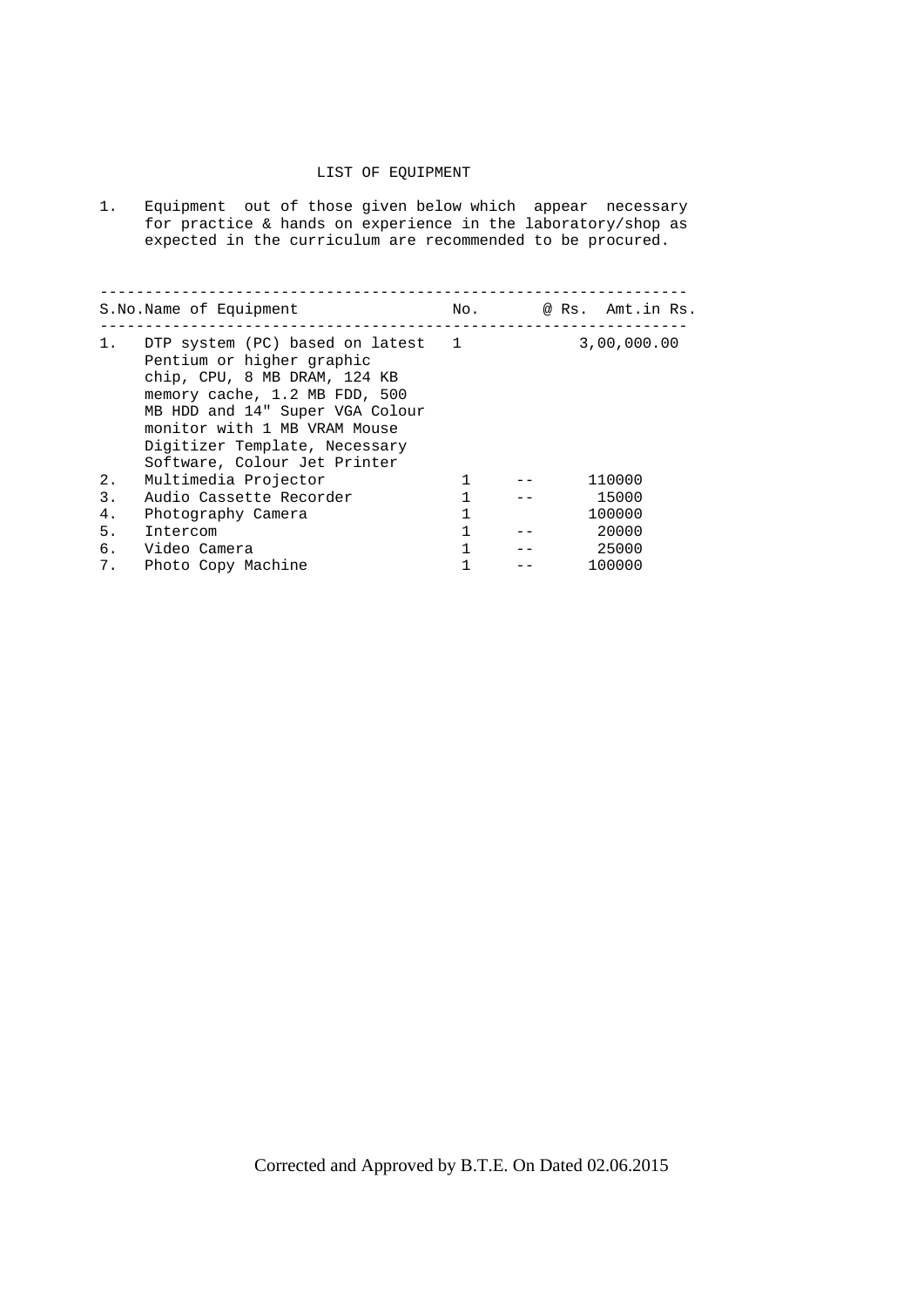ANNEXURE-I

## FIELD EXPOSURE - II TRAINING SCHEDULE

The students, as their Term Examinations are over, shall be subjected to undergo a two week Field Exposure specially in the units/organisations involved in Advertising, Publication, Broadcastng, Publicity or Activities which require PRs and alike whereby they shall imbibe the techniques of the the trade and shall find themseleves in a position to utilize their knowledge and skills to real functional situations. During the training tenure, they shall prepare a brief work report and record their observations/experiences, which on being submitted, will be assessed/evaluated by the respective faculity of their institute. A draft performa to develop such report is given hereunder. If may be modified according to the situtation and the need.

1. Name & Address of the unit/organisation

2. Year of Estabilishment

3. Nature of the unit/organisation

 i. Public Sector ii. Private Sector iii. Working Hrs.

- 4. Number of Persons Employed
- 5. Main Functional Areas
- 6. Sections/Departments visited

7. Date of

 i. Joining. ii. Leaving.

- 8. Particular Activity/Activities exposed to
- 9. Acquisition of the know-how during the exposure (Can be summed up on a separate sheet)
- 10. Areas/Actvities which interested the trainee most

11. Use of computer - if any.

Date of Submission Signature

 Full Name of the trainee Batch/Code No. if any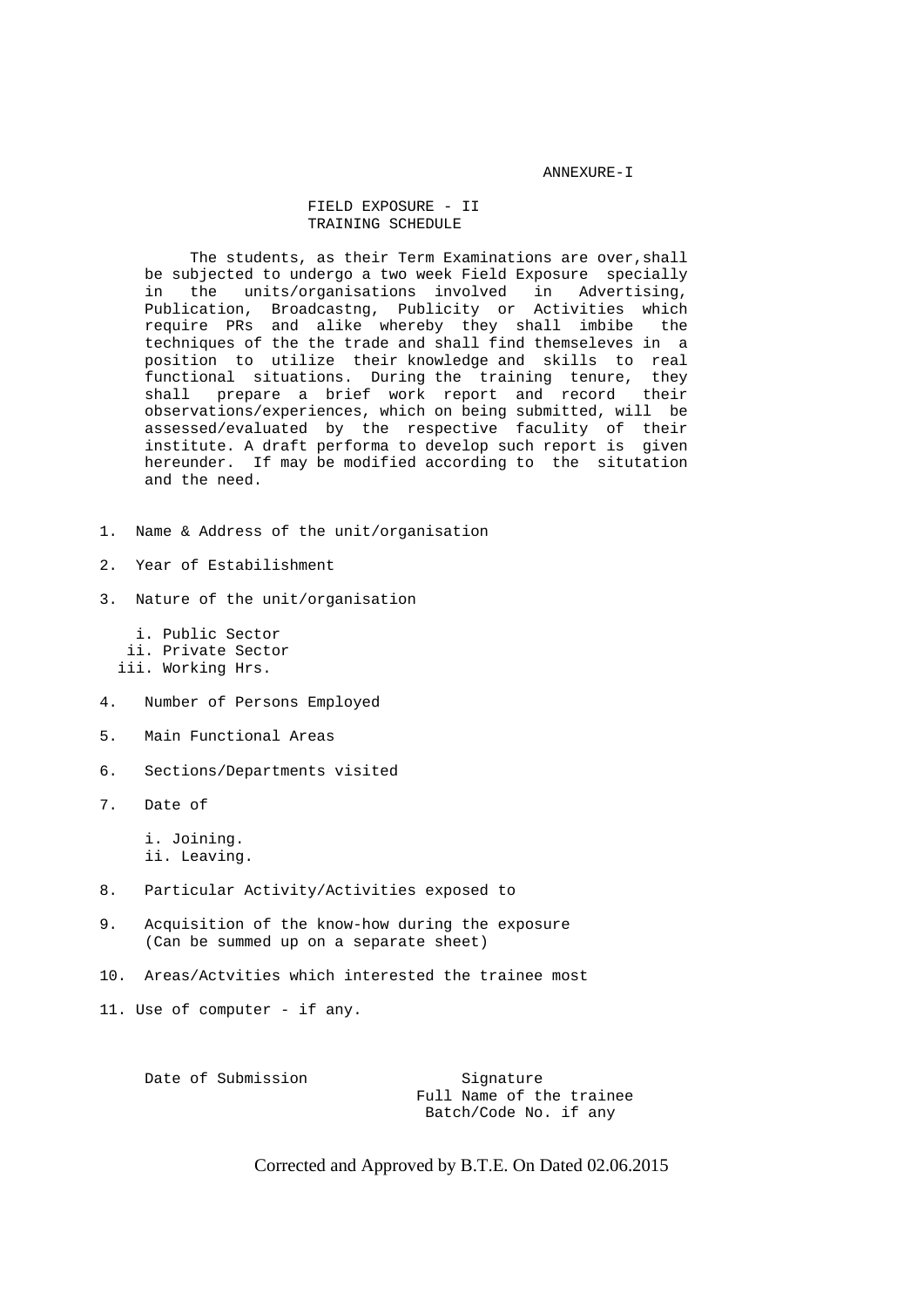#### ANNEXURE II

### COMMUNITY DEVELOPMENT WORK

 Community Development has been conceptualised as an integral aspect of the broad spectrum of Technical Education in modern perspectives. Under the World Bank assisted project, the study programmes have been sandwiched with such exercise with view to promoting awareness among the communities belonging to the rural world. The students, led by their respective faculty, shall encamp in the rural areas preferably in the minority concentrated villages from 7 (Seven) to 15 (Fifteen) days conveniently any time during the span of the study programme and shall undertake/execute activities related to socially relevant themes to uplift hte status and condition of the rural people in general. Such camps shall organised under a timebound and target oriented scheduled to ensure concrete achievements. The potential of such endeavour will add to their obtainment in the fianl examination to a specified extent depending upon the assessment of the faculty concerned.

 Based on learning by doing principle, the community oriented programme provides and opportunity for the students to discover and use their creative skills in terms of the specific needs of the masses living in the rural areas. It fosters an attitutes to start a dialogue with the villagers to share their problems and preceptions about media and also enables to present their ideas on the action of the media in society. The students, while encamping in the villages, shall work on assignments covering :

- **Literacy**
- Health
- Hygiene
- Nutrition
- Pollution
- Family/Child Welfare
- Non-Conventional Energy
- Drug Adcition
- Plantation and so on

 Some other areas of assignments can be encorporated in accordance with the situation and the requirement keeping in view their impact on the social fabric of the community as conceived in the policies of the Government.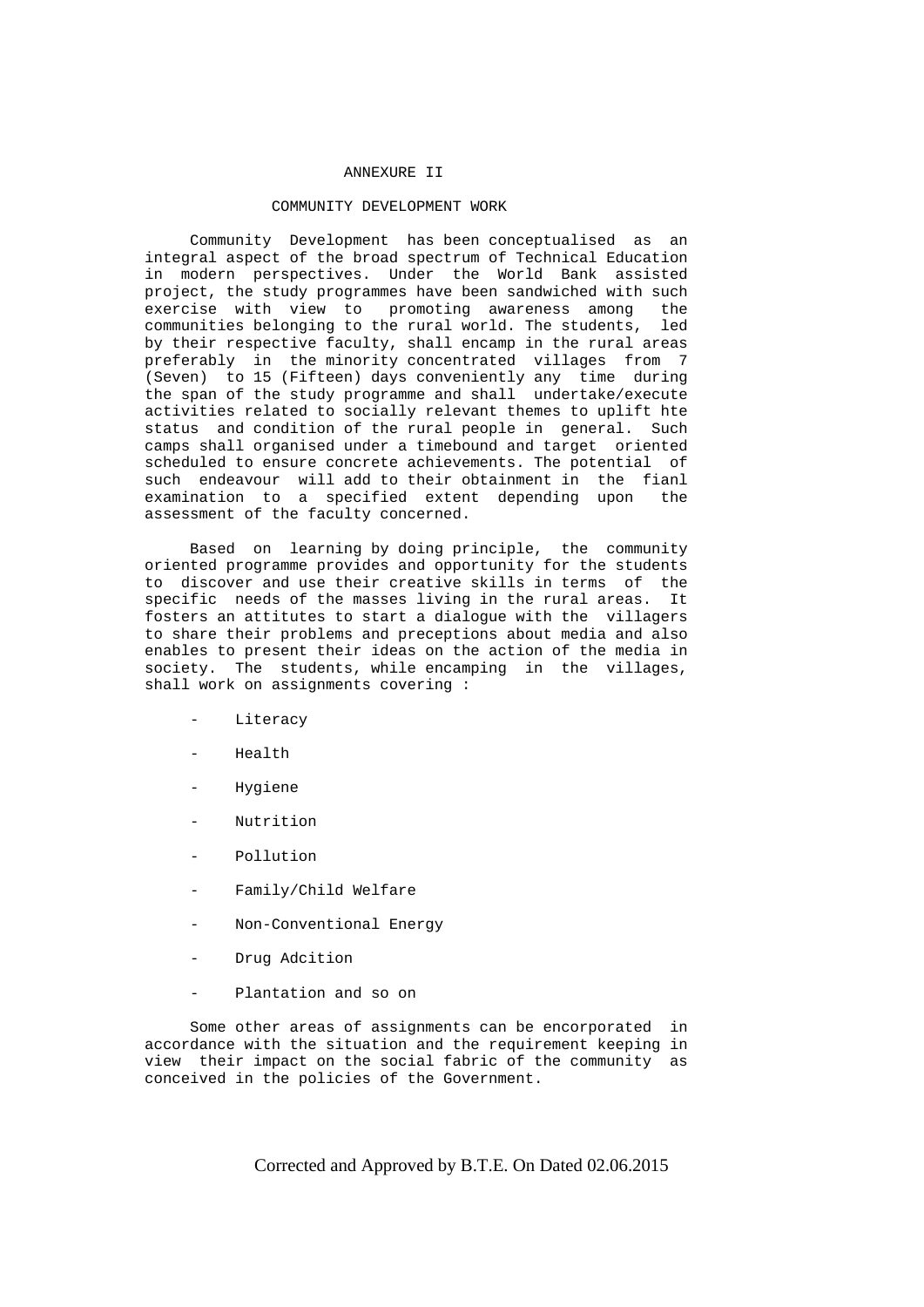ANNEXURE-III

BOOKS RECOMMENDED

1.1 COMMUNICATION

 Communication Year Book : An Annual Review Published by the International Communication Association

 YV Lakshmana Rao : UNESCO Publication on " The Practice of mass communication : Some lessons from research.

Wilbur Schramm : Effects of Mass Communication.

 Mass Media in India complied by Research and Reference Division, Ministry of J & B, Govt. of India.

 James Watson and Anne Hill : A Dictionary of Communication and Media Studies.

 FISKE(I) :Introduction to Communication Stuides : London, Methnen, 1982.

 TRUDGILL (Peter) : Sociolinguistics : Penguin Book London, 1980.

 HUDSER (RA) Sociolinguistics, Cambridge University Publication, Cambridge.

 DYER (Gillian) Advertising and Communication, London, Methnen.

NIDA (EA)" Towards a Scince of Translation : Leiden Bill

Economic Development in Different Regions of India.

MAHAJAN (V.S.) : Economic Development of India.

 Lokanathan (Victor S.) :Economic Development, Social Structure and Population Growth.

METHA : Economic Planning in India.

JAIN : Economic Problems in India.

 Economic Survey 1988-89 : Ministry of Finance, Govt.of India.

Reekie (W. Duncon) : Economics of Advertising.

Seventh Five Year Plan.

 Good (William J.) & (Paul K.) : Methods in Social Research, Macmillan.

 YADAVA (J.S.) : Communication Research some reflections. IIMC (Mimeo).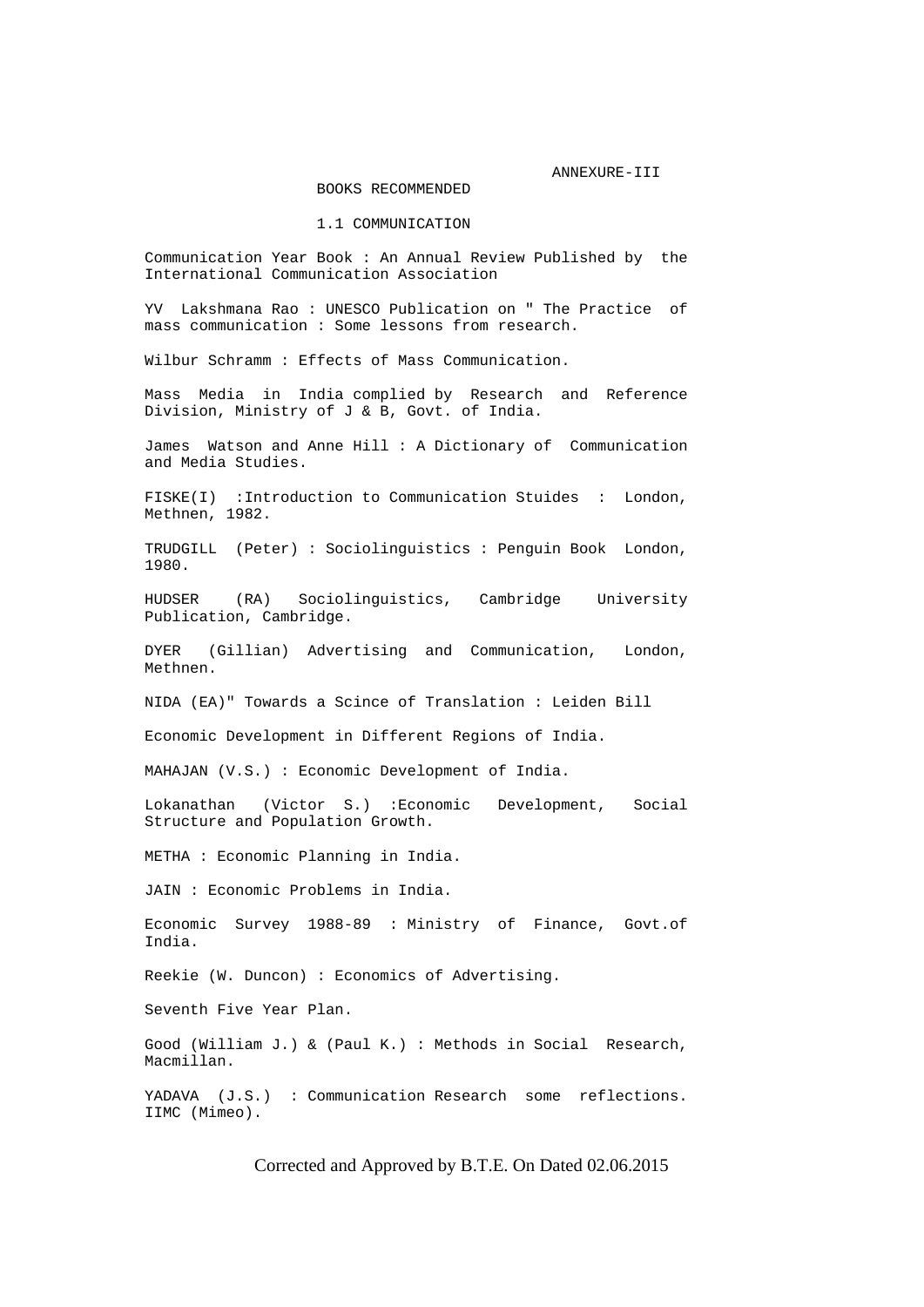### BOOKS RECOMMENDED

1.2 MARKETING

 KOTLER (Philop) :Marketing Management Analysis, Planning, Implementation and Control, New Delhi, Prentice Hall 1988.

 KOTLER (Philop) : Principles of Marketing, New Delhi, Prentics Hall, 1987.

AAKER & DAY : Marketing Research

 MAKER (Michael J.) : The Marketing Book - Heinemann London 1987.

 BEBBETT (Peter D.) : Marketing New York, Mc Graw Hill Book Co., New York, (International Student Edition) 1988.

BOYD, WESTFALL & STASCH : Marketinh Research

DHOLAKIA (N) & KHURANA (R) : Public Distribution System.

ENIS (Ben M.) COX (Keith K.) : Marketing Classics.

 FINE (Seymour H.) : The Marketing of Ideas & Social Issues. New York Prager Publisher, 1981.

KINNEAR & TAYLOR : Marketing Research

 KOTLER (Philip) : Marketing for Non Profit Organisations, New Delhi, Prentice Hall, 1986.

 KOTLER (Philip) COX (Keith K.) : Marketing Management and Strategy - A Reader : New Jersey, Prentice Hall 1987

 KOTLER (Philip) & ROBERTO (Eduardo L.) Social Marketing Strategies for changing Public Behaviour, New Yark Free Press 1989.

 LOVELOCL (Cristopher) : Service Marketing, Test Cases and Reading, New Jersey, Prentice Hall 1987.

 LOVELOCL (Cristopher) : Managing Services : Marketing, Operations & Human Resources, New Jersey, Prentice Hall 1987.

 LUCK & RUBIN : Marketing Research, New Delhi, Prentice Hall 1988.

PETER (J. Paul) & OLSON (Jerry C.) : Consumer Behaviour Marketing Strategy Perspective Illionosis, Richard D. Irwin Inc. 1987.

 ROTHBERG (Robert R.) : Corporate Strategy & Product Innovation, Free Press

SCHIFFMAN (Leon G.) & KANUK (Lealie Lazar) : Consumer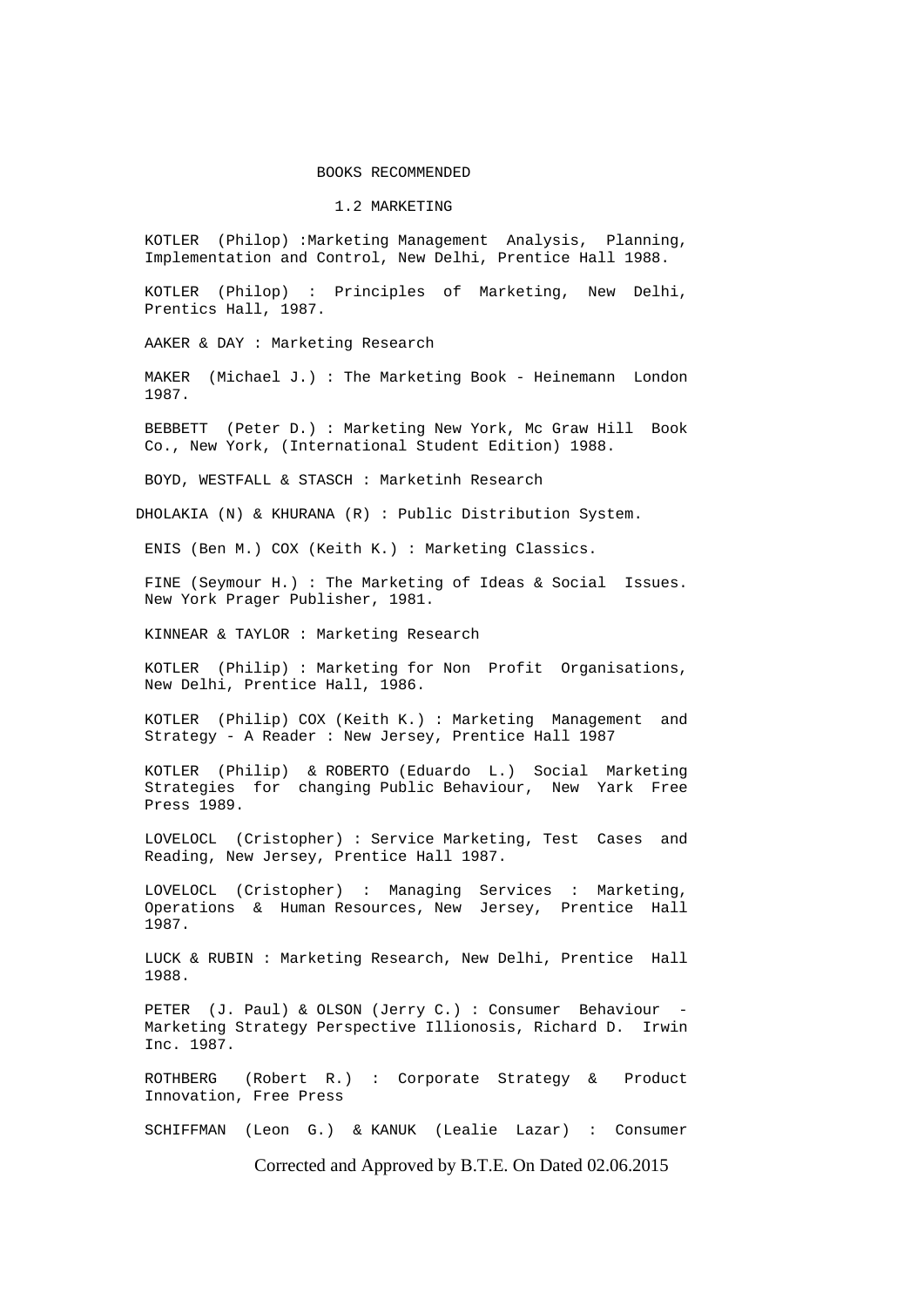Behaviour, New Delhi, Prentice Hall, 1988.

 SENGUPTA (Amit) : Drug Industry & The Indian Pepole : Delhi Science Forum, New Delhi, 1986.

 SHETH (Jagdish N.) & GARRETT (Dennis E.) : Marketing Management : A Comprehensive Reader : Ohio South Westren Publishing Co. 1986.

 STATON (William) & Others (S); Marketing Management McGraw Hill Book Co. (International Student Edition) 1989.

 URBAN (Glen L.), HAUSER (John R.) & DHOLAKIA (N) : Essentials of New Product Management, Prentice Hall Inc. New Jersey, 1987.

 ARUN KUMAR : Marketing Management, Himalayan Publications, New Delhi

 S. KAZMI & SATISH K. BATRA : Advertising & sales Promotion, Excel Publication, New Delhi

 C. N. SANTHOKI & R. G. DESHPANDE : Salesmanship & Advertising, Kalyan Publishers, New Delhi.

 CHUNAWALA & KUMAR SETHIA : Advertising Theory & Proctices, Himalayan Publications, New Delhi.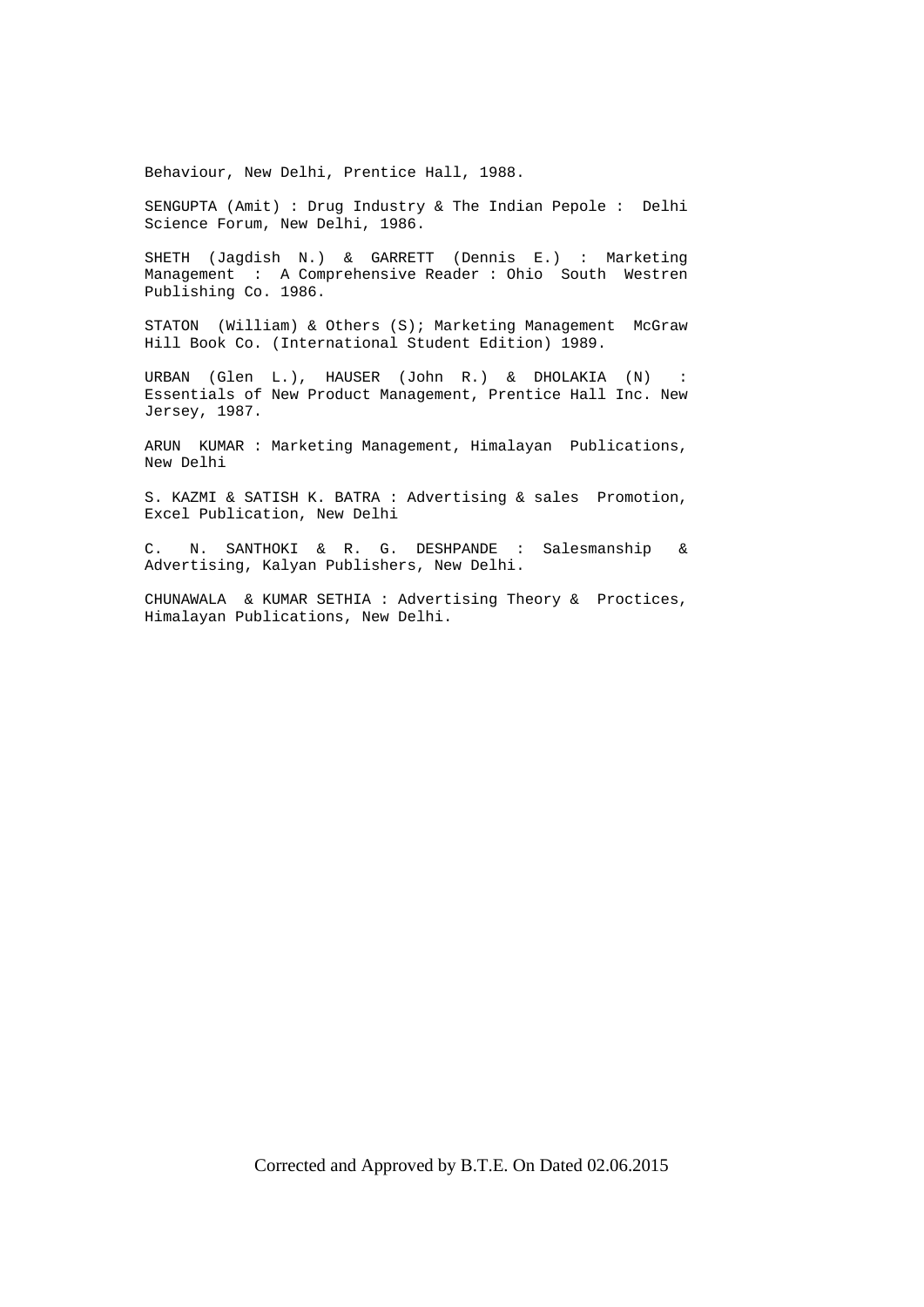## BOOKS RECOMMENDED

# 1.3 ADVERTISING

 SENGUPTA (Subroto) : Brand Positioning, New Delhi, Tata McGraw, 1990

 WRIGHT, WARNER, WINDER & ZEIGLER : Advertising, New Delhi, Tata McGraw Hill, 1985.

 LITTLEFIELD & KIRKPATRICK : Advertising Mass Communication in Marketing, Bombay, Vikils, 1971.

OGILVY (David) : Confessions of an Advertising Man.

 OGILVY (David) : The Unpublished Ogilvy, 1989, New Delhi Rupa Publisher.

 OGILVY (David) : Ogilvy on Advertising London, Orbis, Publications, 1983.

 PATTI (Charles H.) & FRAZER (Charles F) Advertising - A Decision Making Approach, New York, The Dyden Press, 1988.

 RUSSELL (Thomas) and LANE (W. Ronald) Klepper's Advertising Procedures (XI Edition), New Jersey, Prentice Hall 1990.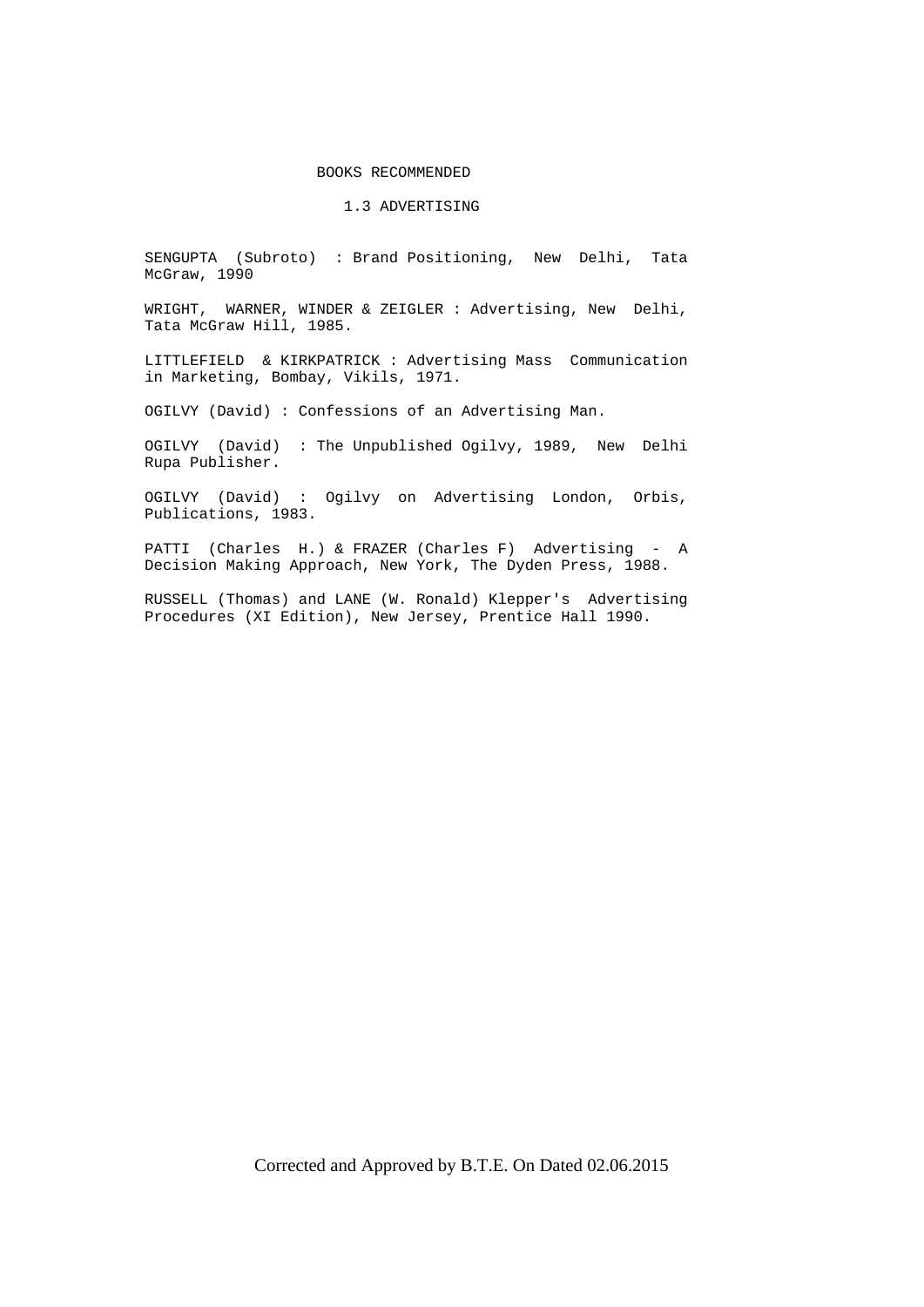### BOOKS RECOMMENDED

1.4 PUBLIC RELATIONS

 BASKIN (Otis W) and ARONOFF (Craig E) Public Relations : The Professional Ed. 3 lowa Wmc, Brown, 1988, 483p

 BLACK (Sam) Practical Public Relations, New Delhi, Universal Book Stall, 1984, 229p (Text Book)

 BURTON (PAUL) Corporate Public Relations, Reinhold Publishing Corporation, New Yark 1966, 228p.

 JEFKINS (Frank) Planned Press and Public Relations, London, International Text Book Company 1977, 181p.

 LOVELL (Ronald) Inside Public Relations : London, Allyn and Bacon, 1982, 415p.

 MARSTON (Johan E) Modern Public Relations, New York McGraw Hill, 490p.

 NOLTE (Lawrence W) and WILCOX (Dennis L) Fundamentals of Public Relations : Professional guidelines concepts and integrations. Ed. 2 New York, Pergmon Press, 1979, 516p.

 OXLEY (Harold) Principales of Public Relations, London, Kogan page, 1987, 141p. Professional guidelines concepts and integrations Ed. 2 New Yark, Pergmon Press, 1979, 516p.

 SIMON (Raymond) Public Relation : Concepts & Practices. New York, John Wiley, 1984,442p.

 THOMPSON, Mike Williams How to run & P. R. campaign : The practical application of public relations, London, Pergamon Press 1869; 65p

 WILCOX (Dennis L) et al. Public Relations: Strategic and Tactics, New York, Harper & Row, 1986, 641p.

 AHUJA (BN) Practical Public Realtions, New Delhi, Surjeet Publications, 1989,104p.

 BASU (Anil) Public Relations, Problems and Prospects with case studies (Text Book).

 BALAN (N K) Lectures on applied public relations, Delhi. S. chand 1984 512p.

 KAUL (J M) Public Relation in India, Calcutta, Naya Prakesh, 1988, 282p. JOURNALS/PERIODICALS PR Journal PR Quarterly Vidhura.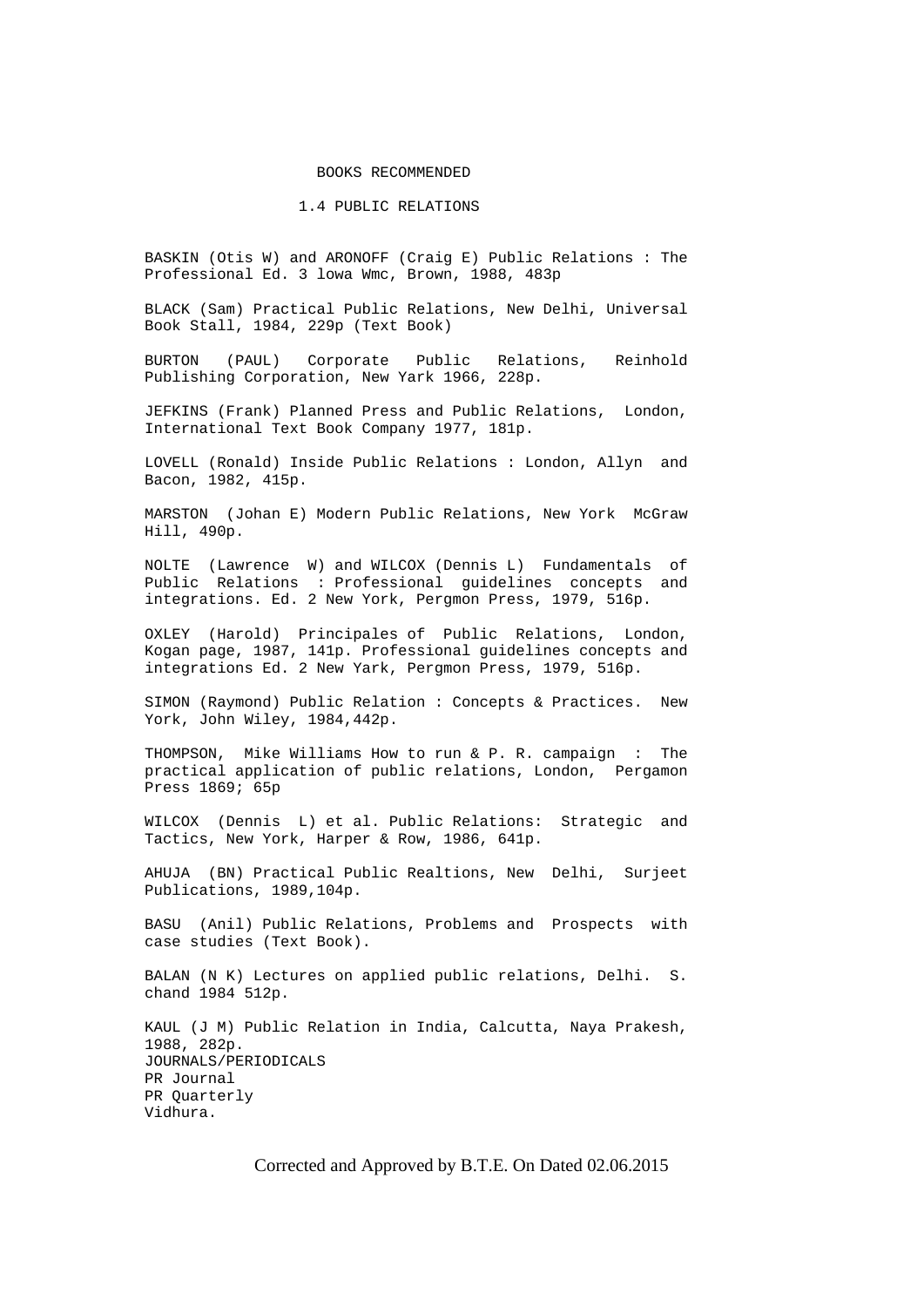# 1.5 MEDIA PLANNING

 ADAMS : Media Planning SISSORS (Jack Z) & BUMBA (Lincoln) : Advertising Media Planning 3rd Lincoln Wood, NTC Business Books 1989. BARBAN (Arnold M) & KOPEC (Frank J), Essentials of Media Planning 2nd Ed. Lincolnwood. NTC Business Books, 1987. SISSORS (Jack Z) & Goodrich (William B) Media Planning Workbook (II ed.) Lincolnwood. NTC Business Books 1987 Media in India (1986) - Information & Broadcasting Ministry NCAER Report o Media Exposure in India NCAER - Household Survey INFA Year Book NRS TRP BRS Reports on Radia & TV.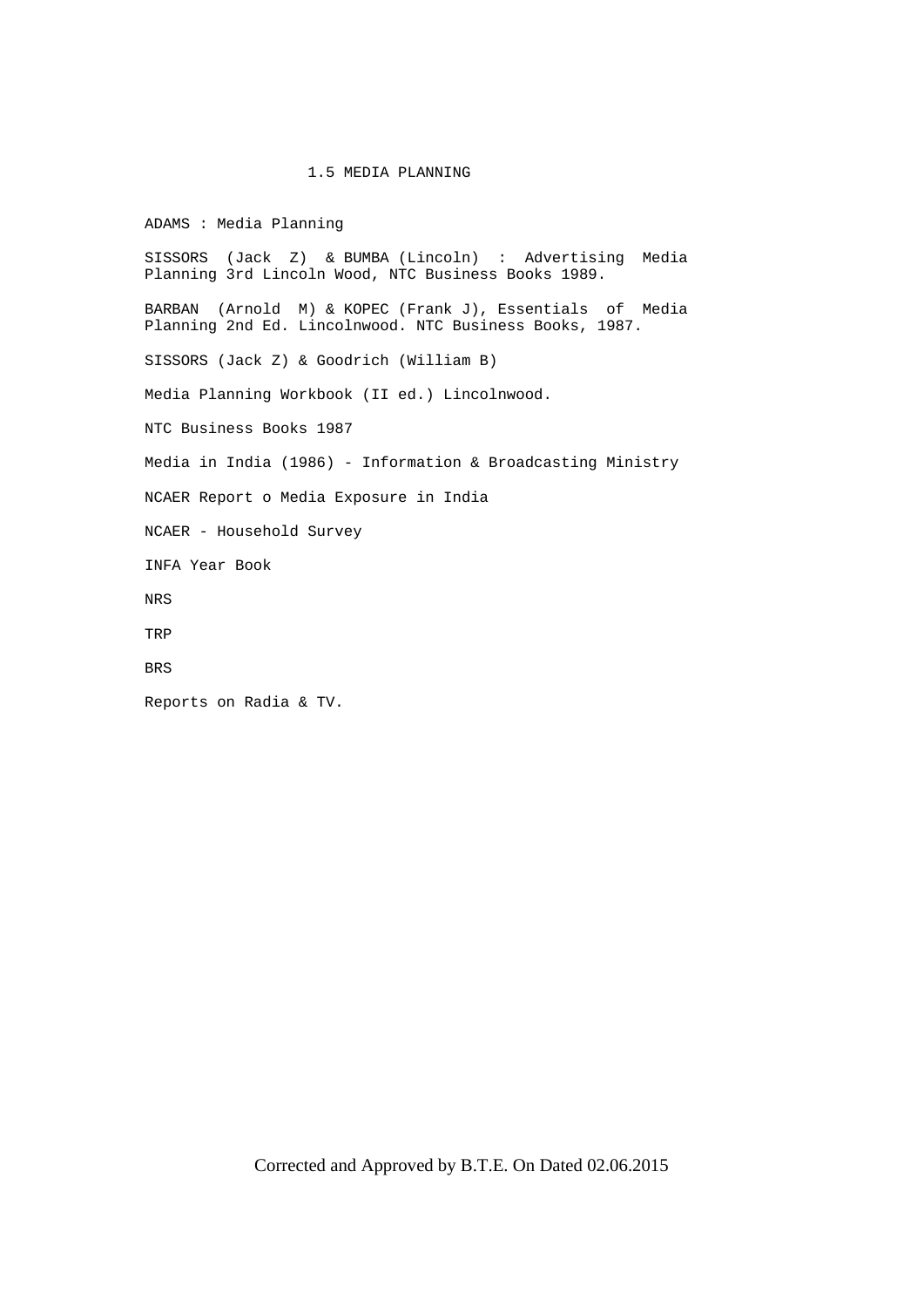# 1.6 GRAPHICS & PRODUCTION

 Graphics of Communication - Arthur Turnbull Techniques and Procedures of Visual Instruction Media - Moror and Frye The Art of Creative Advertising - Michael Antebi Layout, Printing, Design and Production - Charles J. Fetten Layout and Graphic Design - Bellinger.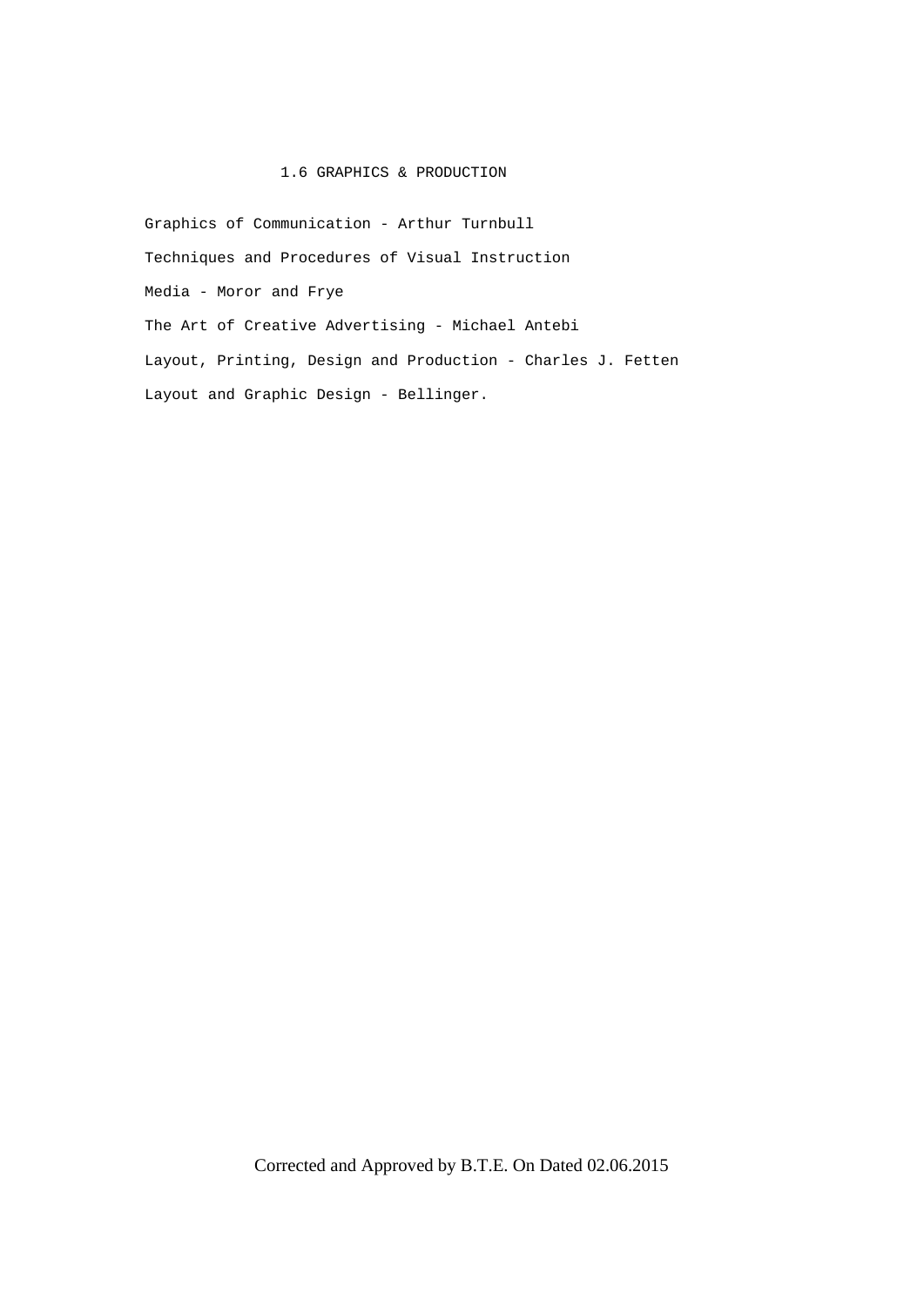ANNEXURE-IV (Confidential)

## QUESTIONNAIRE

INSTITUTE OF RESEARCH,DEVELOPMENT AND TRAINING,U.P.,KANPUR-208024

- SUBJECT: Questionnaire for ascertaining the functional requirements of PG Diploma holders in Advertising & Public Relations and inputs to improve the existing curriculum accordingly.
- PURPOSE: Revision of curriculum for One Year PG Diploma in Advertising & Public Relations.

NOTE: 1.Please answer the questions to the point as given in the questionnaire. 2.Any other point or suggestion not covered in this questionnaire may be written on a separate sheet and enclosed with while mailing it back.

1. Name of the organisation:  $\mathcal{L}_\mathcal{L}$  , which is a set of the set of the set of the set of the set of the set of the set of the set of the set of the set of the set of the set of the set of the set of the set of the set of the set of the set of 2.Name & Designation of the officer \_\_\_\_\_\_\_\_\_\_\_\_\_\_\_\_\_\_\_\_\_\_\_\_\_\_\_\_\_ filling the questionnaire 3. Name of the department/section/ functional area. 4. Important functions of the department/section/functional \_\_\_\_\_\_\_\_\_\_\_\_\_\_\_\_\_\_\_\_\_\_\_\_\_\_\_\_\_ area 5.Number of diploma holders employed under your charge in the area related to Advertising & Public Relations 6.Please give names and specifications of modern<br>equipment/machines/appliances of use to a personnel in of use to a personnel in Advertising & Public Relations. 1. 2. 3. 4. 5. 6.

7.What proficiencies and job competencies are expected from a diploma holder in Advertising & Public Relations.

1. 2. 3.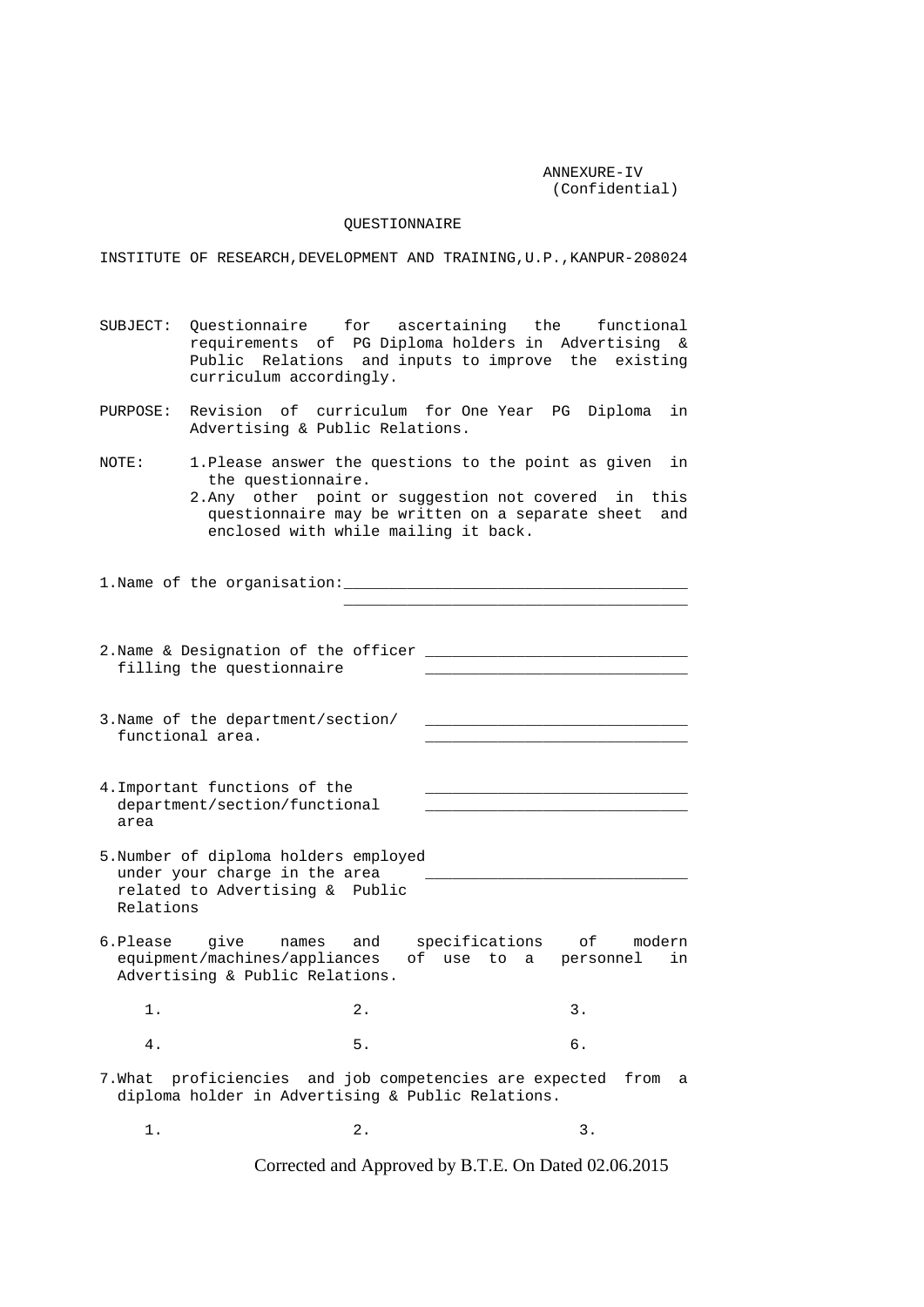4. 5. 6. 8.Mention the approximate percentage of the following desired in PG Diploma programme in Advertising & Public Relations. 1. Theoretical knowledge -------------% 2. Practical knowledge -------------% 3. Skill Development -------------% 9.Do you think " on the job training" / Internship should form a part of the curriculum. ( Yes/ No) if yes,then (a) Duration of such training -------------- (b) Mode of such training 1. Spread over different tenures 2. After completion of the course 3. Any other mode 10.What mode of recruitment is followed in your organisation. 1. Academic merit 2. Written test 3. Group discussion 4. Interview 5. On the job test. 6. Any other mode 11. Mention the capabilities/ Qualities looked for while recruiting PG diploma holders in Advertising & Public Relations. (a) Technical knowledge ------------ (b) Practical skills ------------ (c) Etiquette and behaviour (d) antitude (d) Aptitude (e) Health, habit and social background -------------- (f) Institution where trained -------------- (g) Professional flair & personality<br>(b) Other canability/quality  $(h)$  Other capability/quality 12. Does your organisation have Yes/No any system for survey regarding popularity, response, circulation, impact, etc. 13. Does your organisation conduct field Yes/No survey to know users views regarding: 1. Material for different age groups and sex. 2. Effect of climatic, geographical & socio-economic conditions. 3. Any other If yes, Please give brief account of each.

14. Which type of assignment do you suggest for an entrepreneur in Advertising & Public Relations.